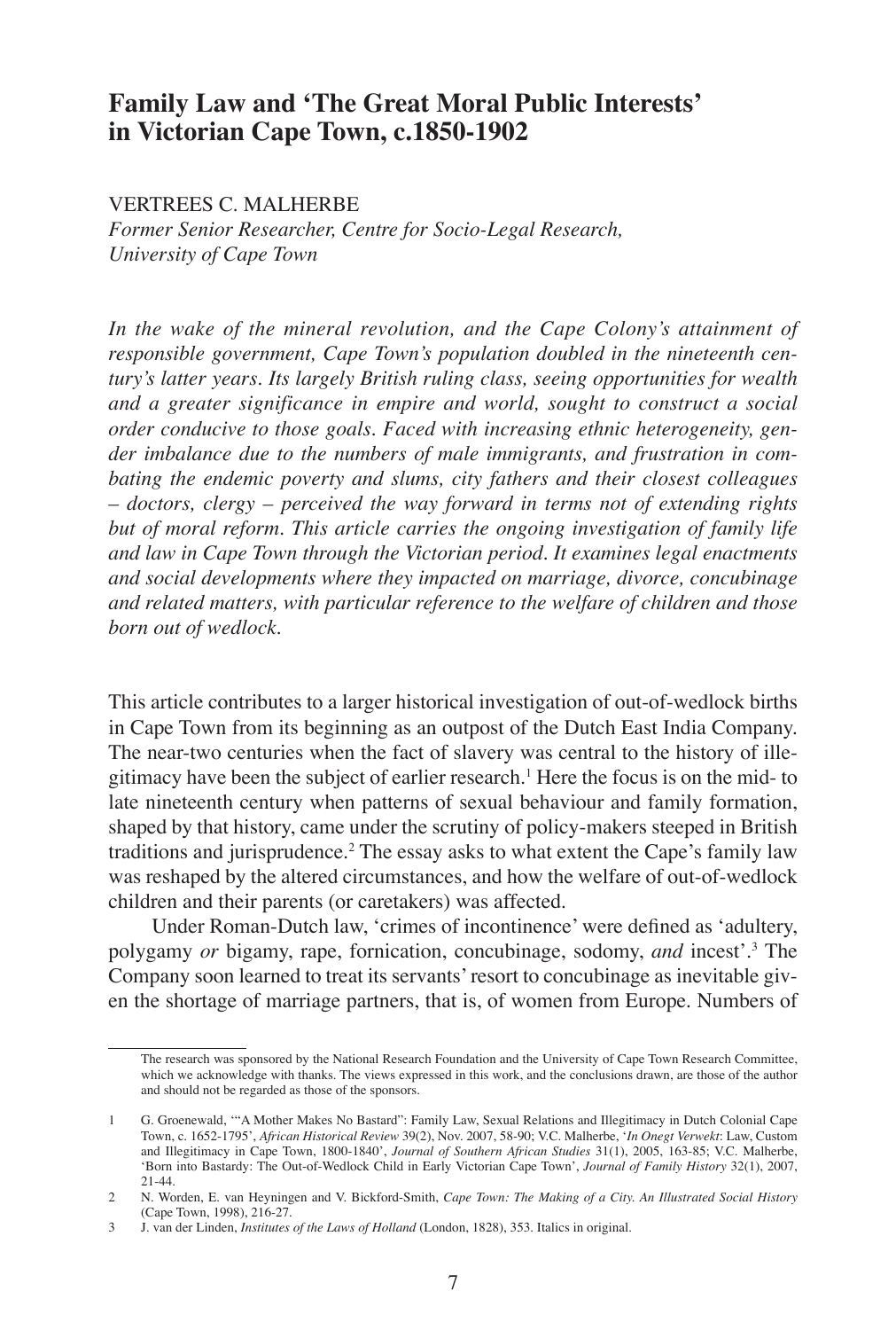European men formed relationships with slaves and freed slaves (*vryswarten*) or, more rarely, with Cape indigenes. From the founding of the Cape settlement, the churches – exclusively, to begin, the Dutch Reformed Church (DRC) – partnered government as guardians of the colony's morals. The DRC encouraged cohabiting couples to marry (possible only when both parties were baptised) and present their offspring for a Christian baptism.4 With the passage of time, and with gender parity amongst the settler population, the crime of adultery joined that of concubinage as a threat to stable families – perceived as the bedrock of well-ordered polities.

The short-lived Dutch ('Batavian') government, which followed Britain's first occupation of the Cape (1795–1803), enacted a measure facilitating secular marriage.5 On their return in 1806 the British reinstated marriage as a religious (specifically Christian) event. In 1818 the option of marriage by special licence was introduced; in 1829 the age of majority was lowered, from 25 to  $21 - a$  change which freed a cohort of youths from parental control at the point of marriage.<sup>6</sup> Potentially of great significance were ordinances of 1823 and 1826 which permitted slaves to enter into legal marriage – if they were Christians. Few applicants presented themselves. The early decades of British rule were more remarkable for the rate at which slaves embraced Islam and sought marriage by Muslim rites despite the fact that such marriages lacked legality.<sup>7</sup> By mid-century, crucial measures prompted by emancipation were in place. Britain's Marriage Order-in-Council of 1838 (in effect from 1 February 1839) had formalised certain slave unions as marriage. It also eased access to that rite by authorising civil marriage officers.

The expanding hegemony of Britain touched the lives of Cape Town's diverse peoples at many points. The DRC's dominance in social and religious life gave way in face of the Anglicans, Methodists and others amongst the new officialdom and flow of immigrants.<sup>8</sup> With the Charter of Justice (1828) English jurisprudence grew in influence.<sup>9</sup> Until late in the century, judges schooled in English common law dominated the Cape Supreme Court, which replaced the old Court of Justice.<sup>10</sup> Chief Justice Wylde, who filled that office until 1855, defined the judiciary as protectors of 'the great moral public interests of the local society'.<sup>11</sup> The judges' reflections on the merits of two merging legal systems provide insights into mindsets respecting morality, the status of women and children, and other aspects of family law.

<sup>4</sup> That campaign was compromised by irreconcilables respecting the law, as it pertained to slavery, and Christian precepts as they had been interpreted, see R. C.-H. Shell, *Children of Bondage: A Social History of the Slave Society at the Cape of Good Hope, 1652-1838* (Johannesburg, 1994), 330-50.

<sup>5</sup> Huweliksordonnansie vir buitedistrikte, 31 Oct./9 Nov. 1804, S.D. Naudé, ed, *Kaapse Plakkaatboek* vol. 6 (Cape Times Ltd., 1951), 215-28. The ordinance was later extended to Cape Town.

<sup>6</sup> V.C. Malherbe, 'Illegitimacy and Family Formation in Colonial Cape Town, to c. 1850', *Journal of Social History*, 39(4) (Summer 2006), 1156. A special licence dispensed with banns prior to marriage.

<sup>7</sup> Malherbe, '*In Onegt Verwekt*', 175; V.C. Malherbe, 'Christian-Muslim Marriage and Cohabitation: An Aspect of Identity and Family Formation in Nineteenth-Century Cape Town', *The Journal of Imperial and Commonwealth History,* 36(1), March 2008, 6-7.

<sup>8</sup> The DRC relaxed its exclusive right to public worship c. 1780, when it granted the right to Lutherans.

<sup>9</sup> 'English law became more important simply because English ideas and institutions came to dominate life in the colony.' (J. Meierhenrich, *The Legacies of Law: Long-Run Consequences of Legal Development in South Africa, 1652-2000* (Cambridge University Press, 2008), 93-4).

<sup>10</sup> E. Fagan, 'Roman-Dutch Law in its South African Historical Context' in R. Zimmerman and D. Visser, eds, *Southern Cross, Civil Law and Common Law in South Africa* (Cape Town, 1996), 33-64; M. Chanock, 'Writing South African Legal History: A Prospectus', *Journal of African History*, 30, 1989, 269-70, 278.

<sup>11</sup> M.W. Searle, ed, *Cases Decided in the Supreme Court of the Cape of Good Hope,* 5 vols (Cape Town, 1884), 1, 229.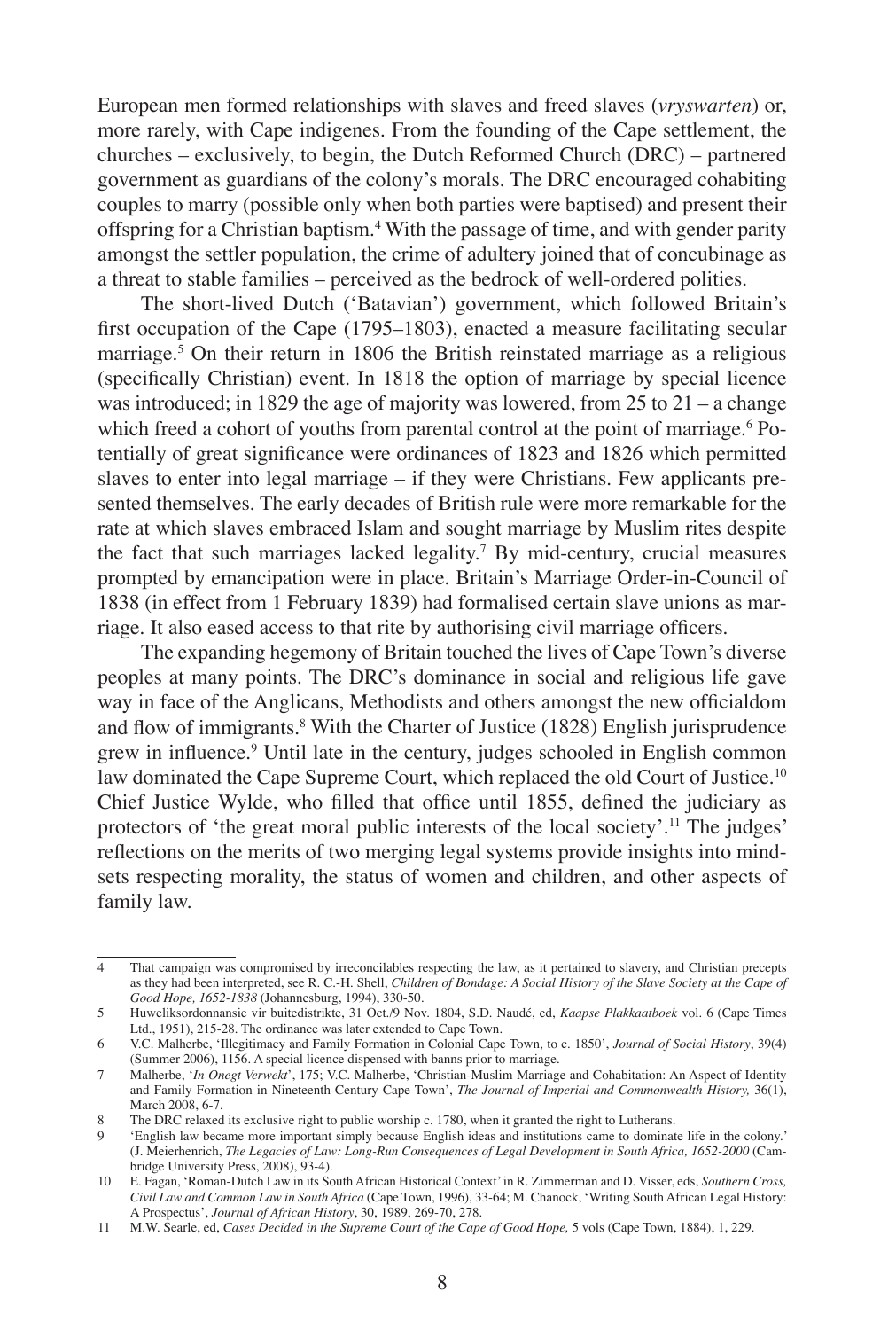At the same time, popular participation in government was increasing – reflecting trends in Britain and elsewhere. In 1840, Cape Town attained municipal status: townsmen (but not women) were eligible to vote if they met the property qualifications fixed for the council's two chambers. Early on, the councillors petitioned Queen Victoria to grant representative government. In 1854 the first parliament met in Cape Town, making it 'at once an imperial and a national capital'.<sup>12</sup> Just eighteen years later, when mineral discoveries in the interior were transforming the economy and demography of southern Africa, the colony received responsible government. From 1872, the developments to be explored occurred in the context of self-rule.

#### **Marriage and Divorce**

In the parlance of the time, men and women married as consenting individuals but were bound jointly by a 'contract with society': dissolving a marriage was seen as destroying a pillar 'on which civilised society rests'.13 Governments and religions sought to channel sexual behaviour in directions both socially useful and conducive to standards defined as 'moral'. The institution of marriage has been central to matters such as property and succession, and to a rational ordering of reproduction to meet social needs: 'a vehicle for the production of soldiers, sailors, workers and housewives'.<sup>14</sup>

In England 'divorce meant adultery'.15 Cape judges recruited in Britain were uncomfortable with the Roman-Dutch law's admission of malicious desertion as ground for divorce although it, like adultery, claimed biblical authority.16 In 1853 Johannes le Roes sued Anna Wiehahn for restitution of conjugal rights – the mandatory first step in divorce proceedings – after she 'unlawfully and maliciously deserted' him, alleging his violence and threats to her life.<sup>17</sup> Justice Musgrave (who supported the finding for Wiehahn) lamented: 'I have often expressed myself very strongly against the facility which is given to married persons in this country to obtain a divorce for malicious desertion.' Whether the court ruled for plaintiff or defendant, either one could (by withholding restitution) gain the object of freeing themselves for 'another connexion'.

Musgrave wished the new Cape parliament might place the law of divorce 'on a more satisfactory footing' – apparently one which permitted judicial separa-

<sup>12</sup> Worden et al, *Cape Town,* 171-75, 177.

<sup>13</sup> J. Buchanan, ed, *Cases Decided in the Supreme Court of the Cape of Good Hope as reported by the Hon. William Menzies Esq.* [hereafter *Menzies Reports*], 3 vols (Cape Town, 1870-1903), 1, 143; Searle, ed, *Cases Decided in the Supreme Court*, 3, 393.

<sup>14</sup> H.R. Hahlo, 'The Law of Concubinage', *South African Law Journal*, 89, 1972, 330.

<sup>15</sup> U. Vogel, 'Whose Property? The Double Standard of Adultery in Nineteenth-century Law' in C. Smart, ed, *Regulating Womanhood, Historical Essays on Marriage, Motherhood and Sexuality* (London & New York, 1992), 160; M.L. Shanley, *Feminism, Marriage, and the Law in Victorian England, 1850-1895* (London, 1989), 9, 174-6, 182-3; B. Clark, 'History of the Roman-Dutch Law of Marriage from a Socio-Economic Perspective' in D.P. Visser, ed, *Essays on the History of Law* (Cape Town, 1989), n 162, 179 & n 184, 181; H.R. Hahlo, *The South African Law of Husband and Wife*, 5th ed (Cape Town, 1985), 12, n 75.

<sup>16</sup> Buchanan, ed, *Menzies Reports*, 1, 146; A.F.S. Maasdorp, C.A. Beck and O.H. Hoexter, eds, *The Institutes of South African Law, being a Compendium of the Common Law, Decided Cases, and Statute Law of the Union of South Africa*, 4 vols (Cape Town & Johannesburg, 1929), 1, 88-103.

<sup>17</sup> 'A.J.F', 'Malicious Desertion' in R.B. Howes and T.G. Duncan, eds, *South African Law Journal together with Index and Table of Cases* (Cape Town, 1924), 41, 38-44; Clark, 'Roman-Dutch Law of Marriage', 180-1.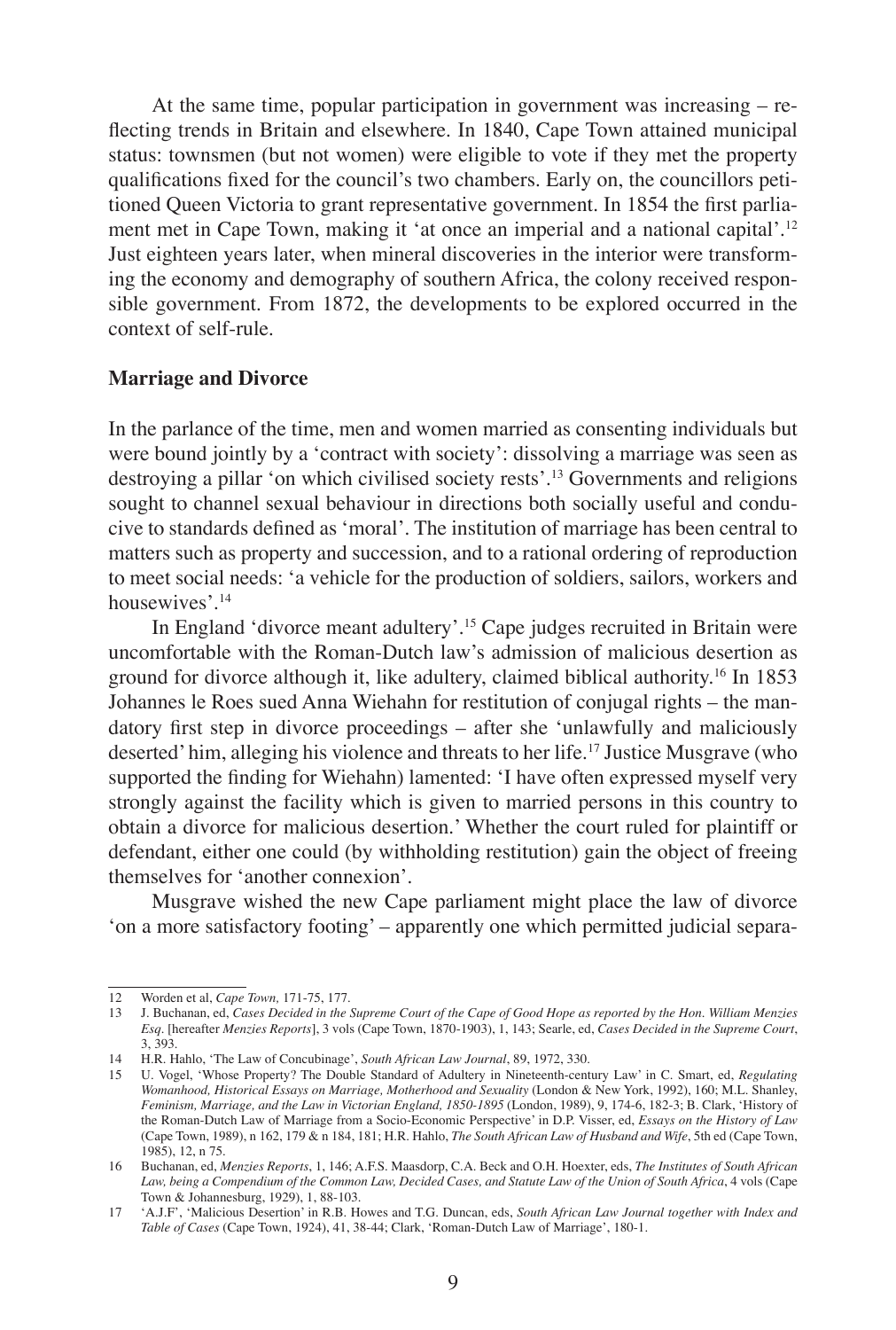tion but preserved an unhappy couple's marriage.<sup>18</sup> Here too, the Roman-Dutch tradition afforded relief more generously than the law of Britain where, at the time in question, divorce *a mensa et thoro* which revoked the duty to share bed and board (but did not end the marriage) was the province of ecclesiastical courts.19 At the Cape a legal separation was available through notaries or courts of law.20

In practice, resort to the legal remedies in cases of breakdown in relationships was erratic. In 1843, after two years of marriage, Henry Farmer of Cape Town left Elizabeth van Wielligh and went to England. Shortly after, she – being 'ill provided for' – formed 'a criminal connexion' with Frederick Watson whom she married, 'representing herself as a widow'. When Farmer returned (1852) he secured a divorce, citing her adultery.21 A judge asked if, in granting such divorces, the court had been faithful to the 'principles of morality and public policy by which it guides itself'.<sup>22</sup>

At more or less the same time Peter Seaward, whose wife had left him for 'one Africa' after a period 'in a common brothel', secured a divorce. Considering Farmer and Seaward, the Chief Justice lamented that 'parties in the lower classes' too often and too easily secured divorces. Justice Bell – another ready critic of Cape law – echoed concerns respecting 'persons of that rank of life'.<sup>23</sup> Such judgments reflected the court's deep consciousness of social hierarchy – above and beyond the assessment of 'rank, social position, and education' deemed appropriate when awarding damages.<sup>24</sup>

Judges regretted the 'monstrous' local provision allowing plaintiffs as much as a third of a century in which to seek a remedy.25 The court's concern was not, however, for persons thus consigned to a marital limbo. Contemplating Mrs Farmer, Bell observed:

… it is good English as well as Dutch law that a woman compelled by her husband to live apart from him, must return to those moral restraints which she was obliged before marriage to impose upon herself, and is not entitled to justify by his conduct, the prostitution of her person and mind …26

Of Mrs Seaward (seemingly the erring partner) counsel argued: 'Total ne-

<sup>18</sup> Searle, ed, *Cases Decided in the Supreme Court*, 2, 14.

<sup>19</sup> J.M. Masson, R. Bailey-Harris & R.J. Probert, eds, *Cretney Principles of Family Law*, 8th edition (London: Sweet & Maxwell, 2008), 282; M. Freeman, *Understanding Family Law* (London, 2007), 113, 324.

<sup>20</sup> 'A.J.F', 'Malicious Desertion', 41, 41. According to Hahlo, 'the effect of a separation agreement, formal or informal, depended largely upon whether or not it had been entered into justa causa, that is to say, in circumstances which would have justified a judicial decree of separation', *Law of Husband and Wife*, 5th ed, 321. Britain's Divorce Act of 1857 aligned that system more closely with Roman-Dutch practice, but persons – women, generally – in failed marriages secured a decree with difficulty, Shanley, *Feminism, Marriage, and the Law*, 44, 169-74. For consequences respecting legitimacy, see L. Stone, *Road to Divorce, England 1530-1987* (Oxford University Press, 1990), 180. See also the Matrimonial Causes Act of 1878.

<sup>21</sup> Searle, ed, *Cases Decided in the Supreme Court,* 1, 227-8; Cape Town Archives Repository [hereafter CAR], Cape Supreme Court [hereafter CSC] 1/10/1/3, Entries of Judgments, 1848-1868, Records in Civil Cases, 1852.

<sup>22</sup> Searle, ed, *Cases Decided in the Supreme Court*, 1, 232.

<sup>23</sup> *Ibid*.*,* 1, 228-9, 248.

<sup>24</sup> C.H. van Zyl, 'The Theory of the Judicial Practice: Divorce', in W.H.S. Bell, ed, *The Cape Law Journal* (Grahamstown, 1893), 7, 216.

<sup>25</sup> Farmer v F., Searle, ed, *Cases Decided in the Supreme Court*, 1, 232-4.

<sup>26</sup> *Ibid.*, 1, 231.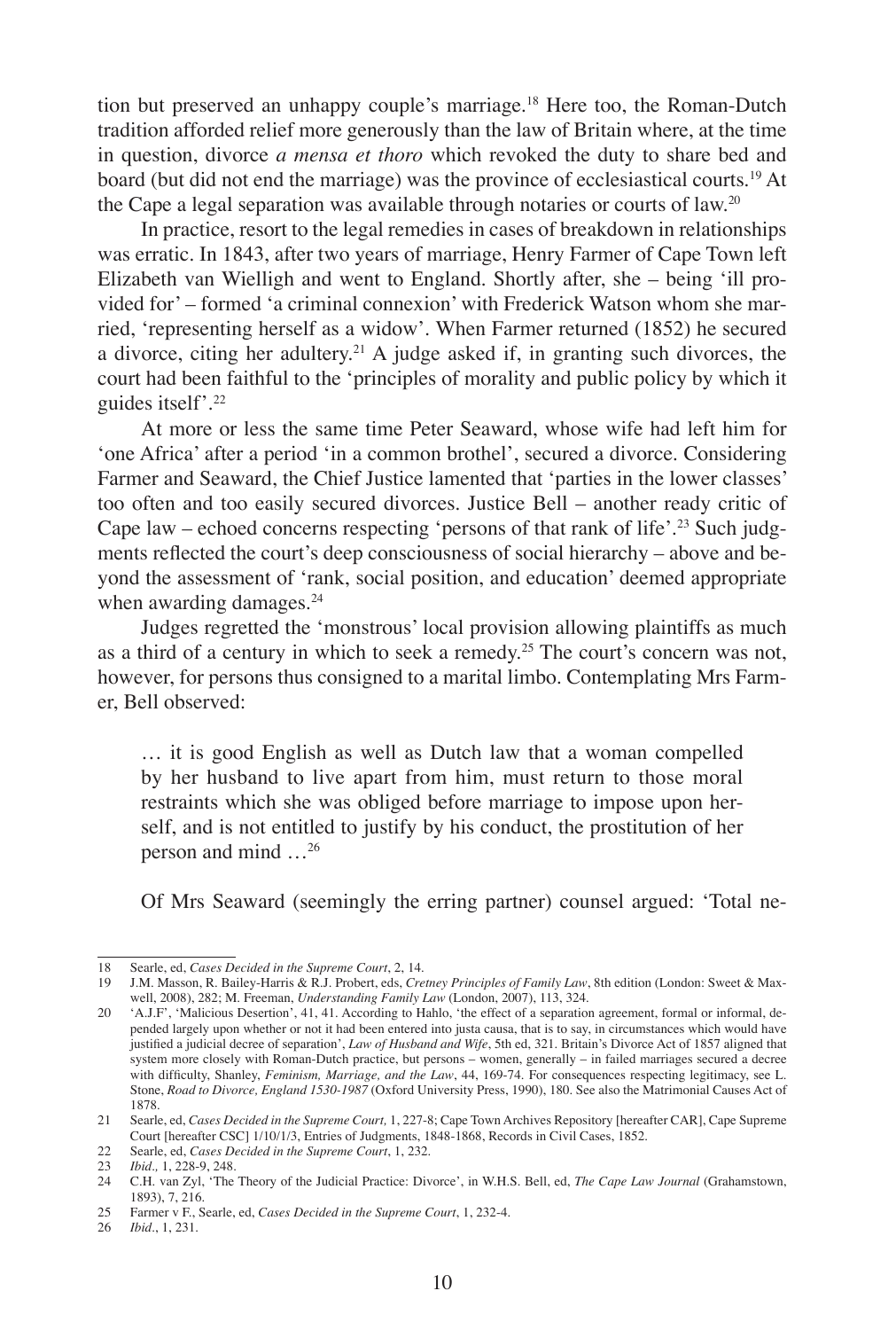glect by the husband of the wife would be no bar [to his right to divorce] …' Mrs Farmer's predicament – abandoned, indigent, and required to revert to maiden-like chastity – seems not to have figured in Justice Bell's dictum that Cape law resulted in 'sin and confusion to society'.<sup>27</sup>

The law required that plaintiffs seeking a divorce were 'pure' not only when the suit 'is commenced, but during the whole course of the proceedings': if they were themselves adulterers, or committed adultery while suing a spouse for that offence, the case was dismissed.28 Did the court investigate Farmer and Seaward's behaviour while apart from their wives? Nothing to that effect was recorded. A century later the law was unchanged, resulting in 'the absurd situation where two adults both of whom have committed adultery … remain bound to each other as punishment for their misconduct'.<sup>29</sup>

And what of children? A man named as father of a bastard might, for example, admit paternity and blame poverty for his failure to marry, or deny paternity on grounds that the woman was promiscuous.30 Appearing before the DRC council, Arie de Melker denied that he misled Christina Verwey with a promise of marriage: she had 'known other men' – were she respectable he would marry her. Verwey insisted, without success, that he was the only man whom she had known sexually.<sup>31</sup> Women less hopeful that their word would prevail may have shrunk from that sort of exposure. Fathers were responsible for child support, to age 16, and the churches urged men towards that duty; *sogesegde* fathers like De Melker could evade those pressures. A woman could sue for damages and/or maintenance but such initiatives appear unusual. Occasionally the shoe was on the other foot: a man claiming breach who sued for £500 was awarded a shilling  $-$  a sign, it seems, that his suit was deemed frivolous. $32$ 

The Marriage Order-in-Council had also enabled 'any person desirous of marriage' to lodge an appeal when parties (usually parents) attempted to block it. Where legitimation of a child was at stake, the court ruled generally for the appellant. An exception occurred when Michael Whelan, a Catholic, petitioned to set aside his parents' objections and marry a Protestant – apparently a woman of colour – who was pregnant with his child. On unspecified grounds, the court ruled against him and the child was presumably born out of wedlock.33 It appears that issues of faith and/or race were decisive.

Though so much hung on strict procedures – the legality of marriages and legitimacy of the offspring, succession and the right to property – there were loopholes. In 1886 just 53 Christian ministers, of the 'mainline' churches, appeared on the Civil Service List; yet 364 were styled as such in Cape Town's *General Direc-*

<sup>27</sup> Seaward v S., *ibid.,* 1, 248.

<sup>28</sup> Heathershaw v H., *ibid.,* 5, 36; C.G. Hall, ed, 4 vols, *Maasdorp's Institutes of South African Law*, 9th edition, 1. The Law of Persons, 73.

<sup>29</sup> J.D. Petersen, 'Divorce Law Reform' in E. Kahn, ed, *South African Law Journal* (Cape Town, 1971), 88, 480.

<sup>30</sup> The Order-in-Council of 1838 had terminated forced marriage for breach of promise – already abandoned at the Cape in practice, H.R. Hahlo, *The South African Law of Husband and Wife*, 2nd ed (Cape Town: Juta & Co. Limited, 1963), 46-7, 562; K. McKenzie, 'Wollstonecraft's Models?: Female Honour and Sexuality in Middle-Class Settler Cape Town, 1800- 1854', *Kronos: Journal of Cape History*, 23, 1996, 57-74.

<sup>31</sup> Nederduits Gereformeerde Kerk Argief [hereafter NGKA], G1 1/29, Notulen, Dec. 1864**.** In court, the man's denial would prevail over uncorroborated evidence respecting paternity. 32 Mocke v Fouche, in Bell, ed, *The Cape Law Journal*, 10, 315.

<sup>33</sup> CAR, CSC 8/1/1, n. 40, 14 March 1874.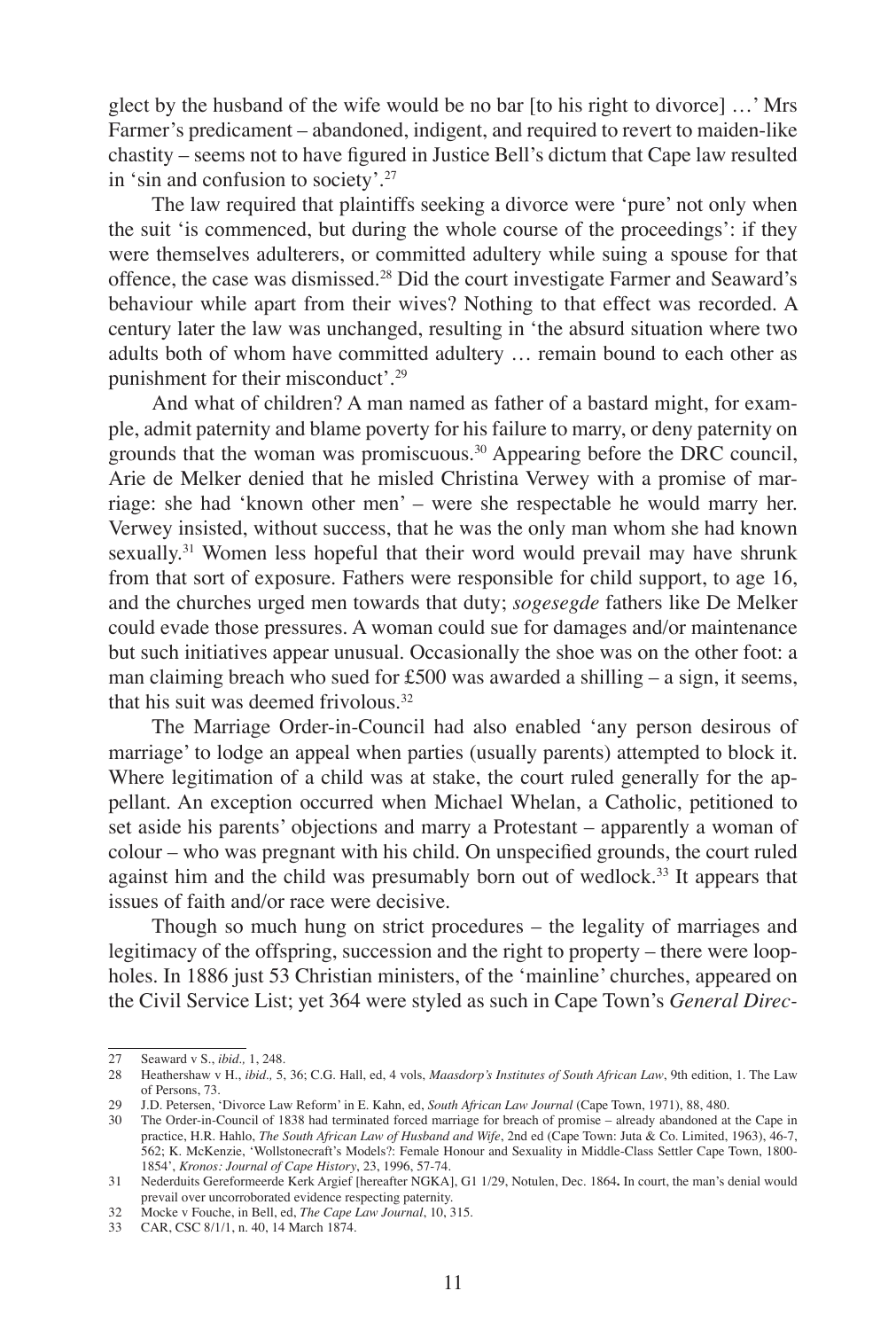*tory*. Apparently another 311 'exercise the function of marriage officers – who are wholly unknown to government'. What, then, of enforcement of the legal requirements such as banns, parental rights over minors, or proofs respecting degrees of consanguinity? Here again, race and class were factors: respecting 'natives and half castes in town', surely it was 'undesirable to allow their union by a catechist, evangelist, or local preacher'. Parliament, it was argued, should legislate so that the clergy – like doctors, land surveyors, attorneys – be required to register in order to serve as marriage officers.<sup>34</sup> It had, in fact, attempted to do so a decade earlier but complications cited by churchmen had persuaded it to drop the measure.<sup>35</sup>

Anomalies arose from the fact that legal marriage was construed as a Christian event, with civil marriage an option for Jews and Muslims who desired legality. Respecting its competence 'to take a Malay wife's evidence … against her husband' – were the marriage legal, her evidence was inadmissible – the court found that, being unable to determine 'whether the parties were legally married', it could do no other than impose a token sentence.36 Soetje Magmoet tried to register a deed without her husband: pointing out that their marriage was not legal, Magmoet rejected his coverture (in law, his authority or 'protection'). The court ruled that she had described herself as married: it was not the registrar's job to establish legality.37 Such decisions, where the court seemed to improvise, were significant for a large (if not commensurately powerful) segment of Cape Town's population.<sup>38</sup>

The Victorians' view of marriage – its purpose and practice – reflected contemporary interpretations of its ancient sources in Judeo-Christian scripture and Greco-Roman law and philosophy. Morality and respectability, protection of property and inheritance, gender hierarchy and parental power – all bulwarks of a stable society – were seen by a growing middle-class to reside in monogamous unions which were both religious in character and of unimpeachable legality.

#### **The Crimes of Concubinage and Fornication**

'No doubt because South Africans are a moral people, there are not many cases on concubinage in our law.' That assertion (made as late as 1972) must surprise at first glance. The author identified two types of concubinage: unmarried cohabitation, when reasonably stable, and marriages shown to be invalid. The key words are 'in our law': neither the Roman-Dutch nor the English tradition had a 'law of concubinage'; indeed, 'family law all but ignored cohabitation', which began without banns or licence and ended without divorce.<sup>39</sup> Under the circumstances, the claims

<sup>34</sup> Bell, ed, *Cape Law Journal*, 3, 121-3. The List named seventeen Anglicans, twenty-nine DRC clergy, five Roman Catholics, and one each of the Lutheran and Scottish Churches. Other professionals registered under the Stamp Act 20 of 1884.

<sup>35</sup> Votes and Proceedings of Parliament, Session 1875, *Report of the Select Committee ... Marriage Law Amendment Bill, Appendix II* (Cape Town, 1875), 1, iii-vii, 1-5; Index to Bills, *Index to the Annexures and Printed Papers of the House of Assembly … 1854 to 1897* (Cape Town, 1899), xxi.

<sup>36</sup> Queen v Lodewyk, 24 June 1884, J. Buchanan and E.J. Buchanan, eds, *Cases Decided in the Court of Appeal of the Cape of Good Hope … 1880 to 1884* (Johannesburg, 1973), 365-7. The Cape's Court of Appeal had a brief existence (1879-86), H. Corder, 'The Judicial Branch of Government: An Historical Overview', in Visser, ed, *Essays on the History of Law*, 62.

<sup>37</sup> Soetje Magmoet v Registrar of Deeds, 19 July 1887, H. Juta, ed, *Reports of Cases Decided in the Supreme Court of the Cape of Good Hope* (Johannesburg, 1973), 5, 179-80.

<sup>38</sup> Malherbe, 'Christian-Muslim Marriage and Cohabitation', 5-24. Act 60 of 1860 To Amend the Law concerning Marriages, whereby Jewish and Muslim clergy were appointed as marriage officers, appears not to have served to clarify these cases.

<sup>39</sup> Freeman, *Understanding Family Law*, 47; Hahlo, 'Law of Concubinage', *South African Law Journal,* 89, 321.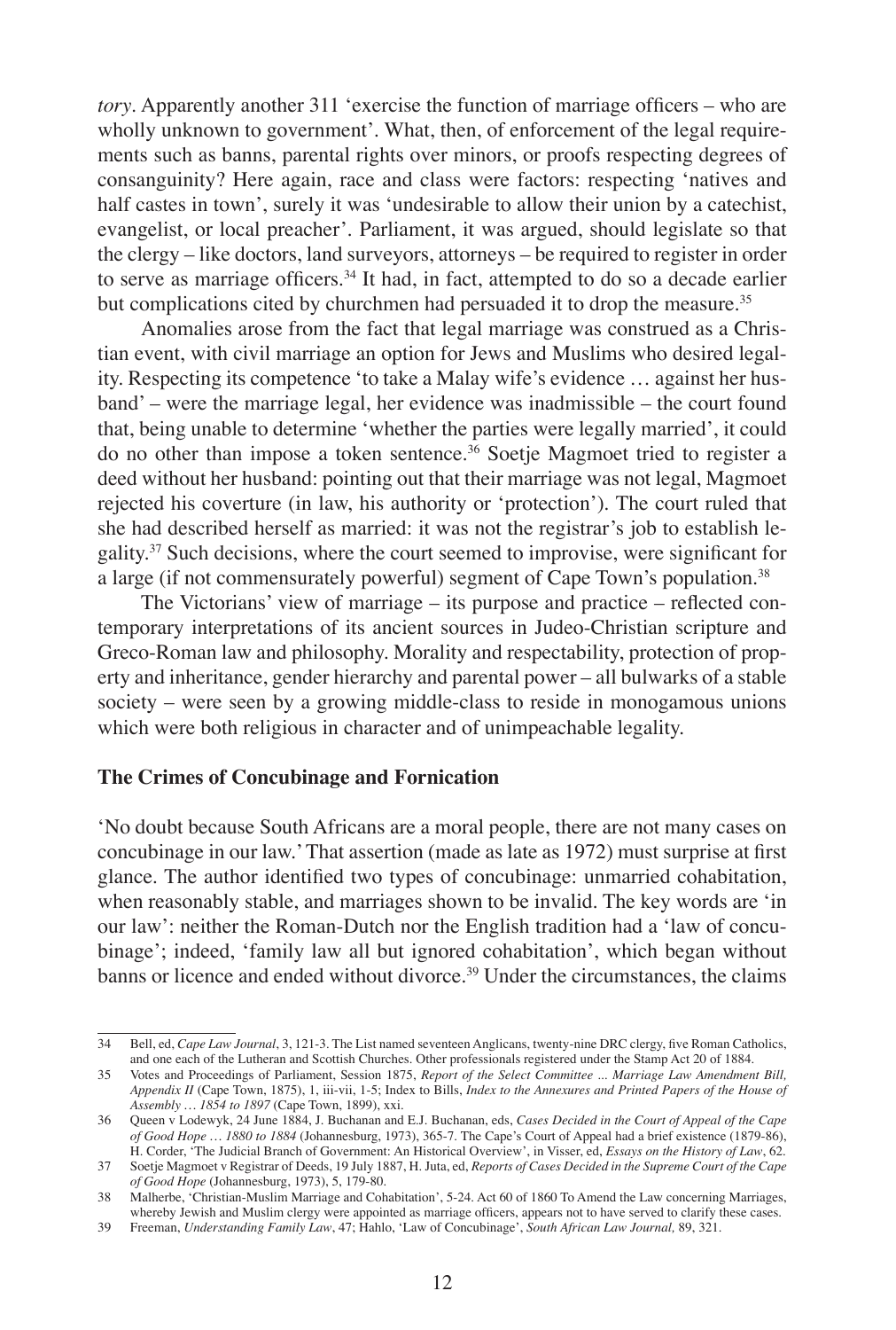of cohabiters seldom reached the courts. In 1878 the Cape Supreme Court awarded damages for seduction and maintenance from the estate of a man who, while living, had supported his concubine and their child.<sup>40</sup> The outcome appears to have rested on a rare absence of rival claimants and on unassailable proofs of the plaintiff's and child's relationship with the deceased.

Though we lack statistics, it may be said that unwed cohabitation flourished in Cape Town, owing not only to the presence there of slave descendants whose forebears were excluded from legal marriage, but to the fact that the city was a busy seaport and home to successive military garrisons. Casual and longer-term sexual liaisons produced many out-of-wedlock births. Such offspring might be reared by single mothers or in families, albeit in an environment of poverty, instability or strife. In cases of abandonment the church placed foundlings with foster parents when no offers of adoption were received; the nineteenth century's faithbased homes for orphans and others in need of care often excluded bastards.41 Side by side with those phenomena were the rituals whereby the youth (daughters, specifically) of the more privileged classes were steered towards proper and timely marriage to avoid a sexual lapse. Such precautions were never foolproof and it was claimed that not a few men of substance chose to flee the colony 'when their children have disgraced them'.<sup>42</sup>

Testifying before the Law of Inheritance Commission (1866), Charles Bell claimed that immoral behaviour by persons known to the commissioners (the 'respectable' class) was covered up: 'I will not drag skeletons from the dark corners of households where they have long been carefully concealed,' he declared before denouncing the measures which, he believed, provoked decent men to weigh the costs of marriage versus support of 'a faithful concubine of the better class'.43 Bell may have had in mind his (former) brother-in-law, John Ebden, who did not marry and left his worldly goods to his mistress – earlier the mistress of another well-connected Capetonian – and their three out-of-wedlock children.<sup>44</sup> As the father (divorced) of several children, Bell declared that he risked 'the foul tongues of Cape scandalmongers' should he bring a governess into his house; equally injurious was the fact that his children, being legitimate, compromised his resources should he remarry – not the case were they born out of wedlock.<sup>45</sup> Without conceding that the law gave an excuse for concubinage, the Commission proposed the repeal of provisions which prejudiced remarriage.46

Sexual transactions in Cape Town's canteens and public spaces went largely unhindered unless the constables surprised fornicators, or the drinking dens too brazenly incorporated brothels. Prostitution was not a criminal offence but '[k]

46 *Ibid.,* xi-xii, xxv.

<sup>40</sup> Kramer v Findlay's Executors, E.J. Buchanan, ed, *Cases Decided in the Supreme Court of the Cape of Good Hope during the Year 1878* (Johannesburg, 1973), 51-2.

<sup>41</sup> Legal adoption came with the Act of 1923. Prior to that, 'adoption' was a form of fostering. For an exception regarding the exclusion of bastards, see E. Bradlow, '"The Oldest Charitable Society in South Africa": One Hundred Years and More of the Ladies' Benevolent Society at the Cape of Good Hope', *South African Historical Journal* 25, 1991, 86.

<sup>42</sup> *Report of the Law of Inheritance Commission into Inheritance for the Western Districts – G.15 - '65* (Cape Town, 1866), 228-9.

<sup>43</sup> *Ibid.,* 186, 187.

<sup>44</sup> G. Richings, 'Charles Bell's Divorce: The Legal Aftermath', *Quarterly Bulletin of the National Library of South Africa*, 54(3), 2000, 110; P. Simons, *Old Mutual, 1845-1995* (Cape Town, 1995), 29.

<sup>45</sup> *Report of the Law of Inheritance Commission,* 235.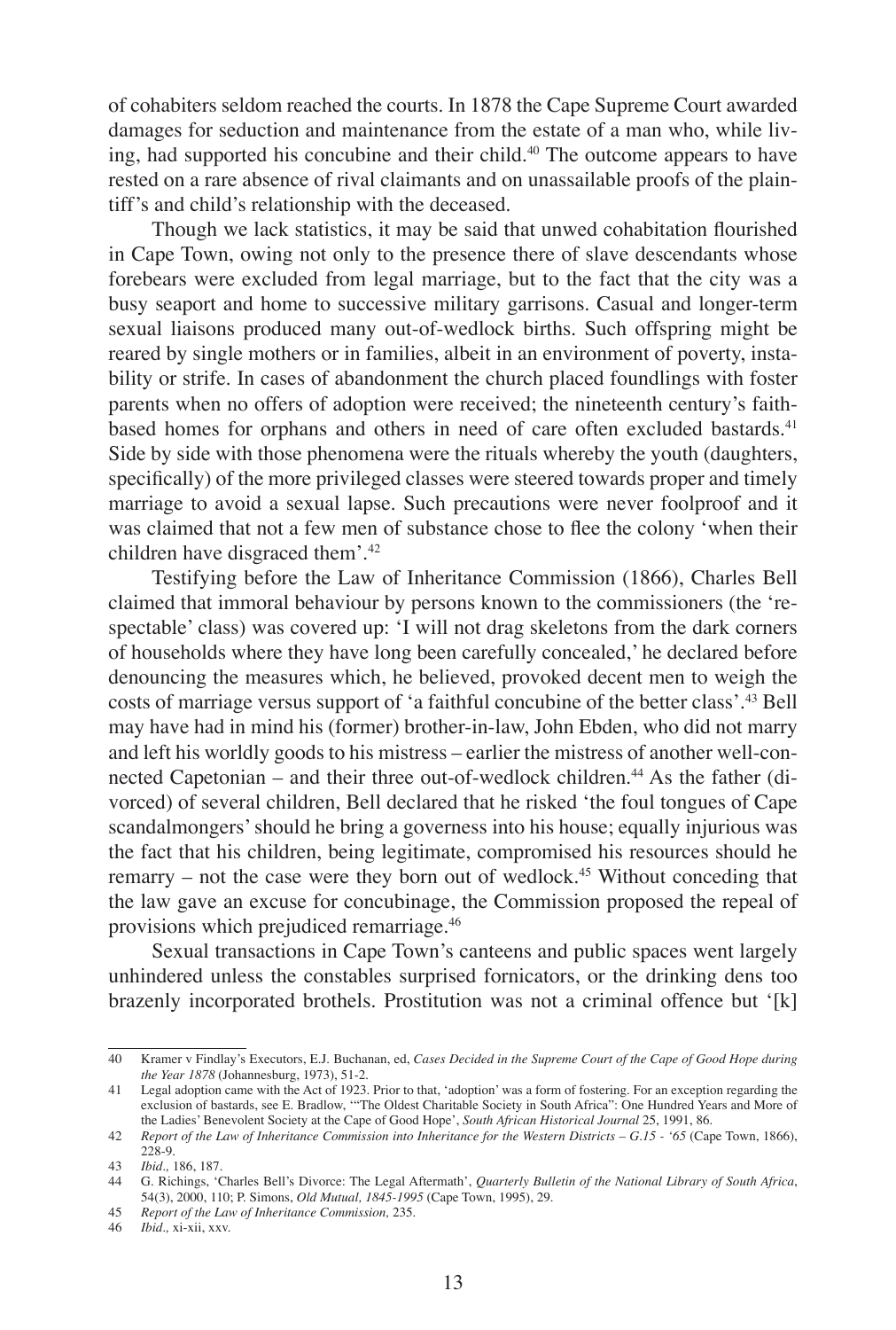eeping a disorderly house or brothel to the … common nuisance of the neighbourhood' was actionable and, periodically, Parliament and the municipality upped their efforts to control soliciting, pimping and procuration.<sup>47</sup> Of the poor's survival strategies, prostitution was most deplored but eluded control by the law.

In 1868, a Contagious Diseases Act based on British legislation set out to identify prostitutes as the source of infection, of men in general and the military in particular.48 Opposition mounted against a measure perceived as forced upon the Colony by the imperial power for the sake of its garrison. A leading opponent pointed out that Cape Town with a small population (30,000) plus 800 to 1000 soldiers had 409 registered prostitutes compared with Britain's garrison cities, for example Aldershot with 9790 soldiers and 248 prostitutes. Was Cape Town more immoral? Might the fact that the Medical Inspector received 5s. for each name added to the register create a 'government establishment for the manufacture of "common prostitutes"'?49 The Contagious Diseases Act was repealed but its array of powers lingered in the official mind. By comparison the alternative tool, the Public Health Act, lacked teeth; it did not, for example, allow the compulsory examination of women suspected of syphilis.<sup>50</sup> Again, Cape Town was said to teem with prostitutes – a label which lawmakers failed to define.<sup>51</sup> Just as England moved to abolish its Contagious Diseases Act, the Cape Parliament saw fit to pass a new Act.52 Opponents in Britain were disgusted and their journal, *The Shield*, warned women against emigrating to the Cape where the measure was in force.<sup>53</sup>

One consequence of Britain's Contagious Diseases Act was the attention focused there on the 'double standard' which oppressed women. Where a woman could be divorced for one act of adultery, a married man, without risk to his marriage, could access 'clean' prostitutes – the gift of an all-male Parliament. If careless, he brought disease to a wife unaware of his extra-marital activities, and on whom he was free to force himself. A Cape Town wife secured a divorce when she was infected and her husband was found with 'veneral [*sic*] disease long after marriage' – construed by the court as '*prima facie* evidence of adultery' when he failed to prove that his condition was a relapse from ante-nuptial infection.<sup>54</sup> Did her suit require a particular measure of courage? A question for historians has been the general passivity of Cape Town's women respecting affronts to their status and wellbeing at a time when their British sisters were campaigning for equality in response to the Contagious Diseases Act and other crass discrimination.<sup>55</sup>

<sup>47</sup> Queen v Ana Paulse, 1 Sept. 1892, Bell, ed, *Cape Law Journal*, 9, 243; Act 44 of 1898 Police Offences Amendment Act.<br>48 For the Act's terms, see E.B. van Heyningen, 'The Social Evil in the Cape Colony 1868-1902: Prosti gious Diseases Acts', *Journal of Southern African Studies*, 10(2), 1984, 171 and *passim*.

<sup>49</sup> S. Solomon, *The Contagious Diseases Act: its operation at the Cape of Good Hope: four letters to the editors of the Cape Argus* (Cape Town, 1870), 18, 19, 39.

<sup>50</sup> Van Heyningen, 'The Social Evil', 178-9; Queen v Cornelia and Sanna, *Cape Law Journal*, 1, 43.

<sup>51</sup> H.J. Self, *Prostitution, Women and Misuse of the Law: The Fallen Daughters of Eve* (London & Portland, Or., 2003), 25, 41, 53.

<sup>52</sup> Act 39 of 1885, Van Heyningen, 'The Social Evil', 178.<br>53 V. Bickford-Smith, E. van Heyningen and N. Worden.

<sup>53</sup> V. Bickford-Smith, E. van Heyningen and N. Worden, *Cape Town in the Twentieth Century: An Illustrated Social History* (Cape Town, 1999), 25; Van Heyningen, 'The Social Evil', 194. The Contagious Diseases Act of 1885 was repealed only in 1919.

<sup>54</sup> Lee v L., 1880, *Cape Law Journal*, 7, 208-9.

<sup>55</sup> E. Bradlow, 'Women at the Cape in the Mid-19th Century', *South African Historical Journal*, 19, 1987, 51-75; Van Heyningen, 'The Social Evil', 175-6; Worden, van Heyningen and Bickford-Smith, *Cape Town*, 202-4, 237.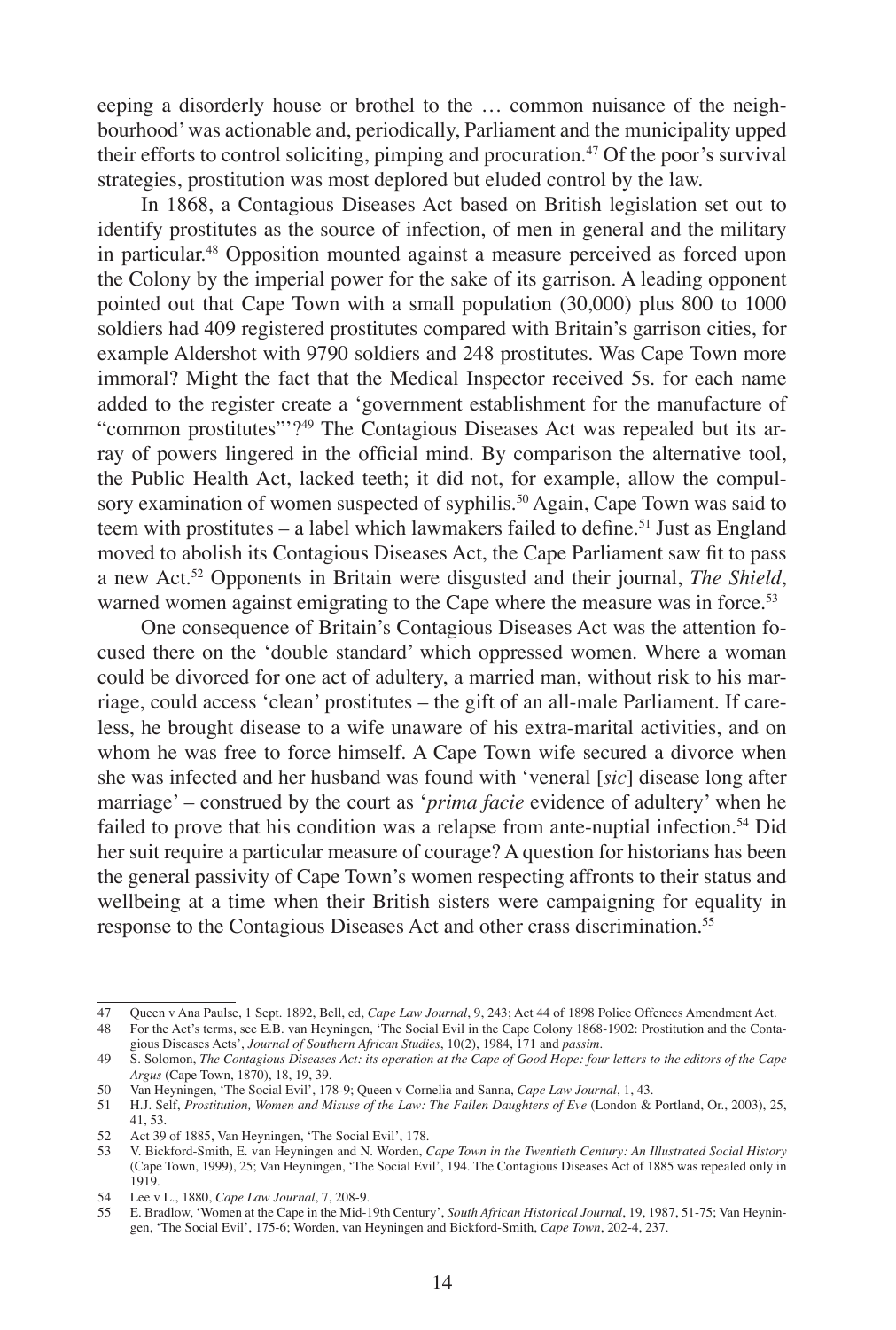Though regarded as heinous, other 'crimes of incontinence' – rape, sodomy, incest – came less often to notice and were commensurately less threatening to the social order than were concubinage and casual sex. A male could not be prosecuted for rape if he was under fifteen years of age nor if, when married, he forced 'conjugal rights' on an unwilling wife (marital rape was not deemed an offence until 1991).56 The youth of a girl (her age not given) was the sole factor inclining Attorney-General William Porter to consider charging a man for 'indecently uncovering the person of the [sleeping] girl, and laying himself upon her body, and seeking to have carnal connection with her': supposing she were 'precocious in vice', there was nothing 'safe to treat as Rape' and the man though a 'scoundrel' had committed no crime.<sup>57</sup> The Attorney-General appeared most concerned to protect the man against a false charge. At the century's end, juries not satisfied that the sexual assault of a girl aged 14 to 16 equalled rape, or intention to rape, were permitted to frame a lesser charge before delivering sentence.<sup>58</sup>

#### **The Crime of Adultery**

Now and then the Cape's records mirror travesties such as those that pepper A.P. Herbert's *Holy Deadlock*. When Mrs Robinson hired a private detective for proofs of her husband's infidelity, the sleuth 'saw a man resembling the defendant commit adultery with the woman as charged'. In the view of the court:

It is no connivance in the adultery on the part of plaintiff if the private detective on seeing the woman in the street tells her to go up the street and she might find someone to consort with her, but had nothing to do with actually bringing the parties together. Any procuration … to induce the defendant to commit adultery would be sufficient ground to refuse a divorce <sup>59</sup>

Robinson had confessed but a defendant's admission was insufficient to secure a decree – hence the resort to this charade.

High-profile divorces for adultery occurred in Cape Town.<sup>60</sup> Martha Bell (born Ebden), wife of the Surveyor-General Charles Bell, and army doctor Lestock Wilson Stewart were found guilty despite her strenuous denials. In the words of a Cape legal scholar:

Direct evidence of … adultery is, of course, very rare, and is never required … there must be such positive proof … to make the presump-

<sup>56</sup> Clark, 'Roman-Dutch Law of Marriage', 179-80; Bell, ed, *Cape Law Journal*, 11, 231-32; Shanley, *Feminism, Marriage,* 9, 80, 84-5.

<sup>57</sup> CAR, Attorney General [hereafter AG] 2158, Letter Book, 15 July 1847-1851, Porter–W. Vowe, 10 Jan. 1850, 295-6.<br>58 Articles 1 and 5. Criminal Law Amendment Act 25 of 1893.

Articles 1 and 5, Criminal Law Amendment Act 25 of 1893.

<sup>59</sup> Robinson v R., 10 Aug. 1894, *The Cape Law Journal*, 11, 279.

<sup>60</sup> In 1836 Chief Justice Wylde divorced the wife he had left behind in New South Wales a decade earlier, a spectacle preceded by a *cause célèbre* respecting rumours of incest with his daughter, see K. McKenzie, *Scandal in the Colonies, Sydney & Cape Town, 1820-1850* (Carlton, Vic., 2004), 41-5; K. McKenzie, 'Women's Talk and the Colonial State: The Wylde Scandal, 1831-1833', *Gender & History*, 11(1), 1999, 30-53; Buchanan, ed, *Menzies Reports*, 1: 272; CAR, CSC 2/1/1/33, No. 17 (16B), 1836, Sir John Wylde v Jane Elizabeth Wylde.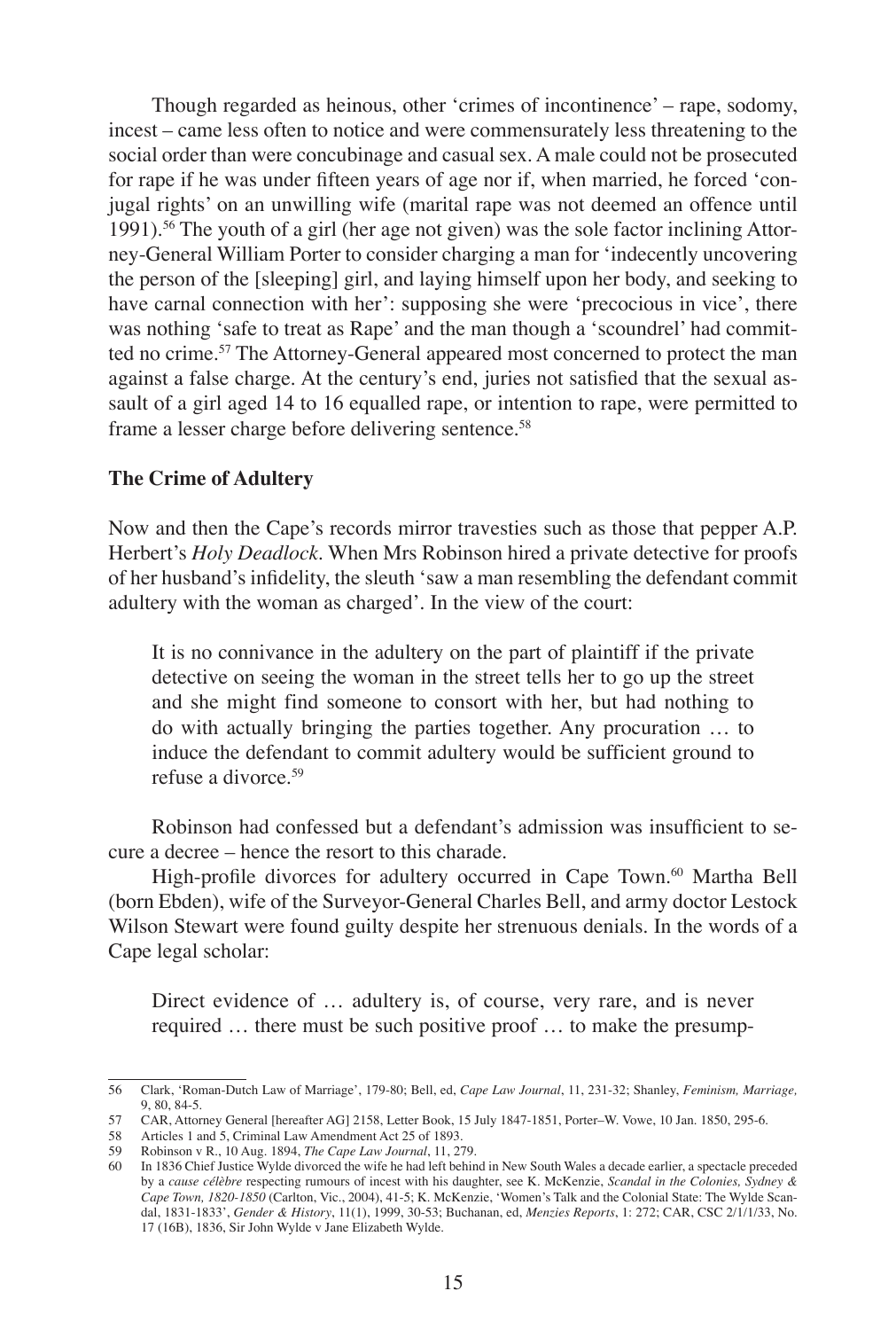tion probable … the parties having been found very near each other, and apparently surprised, rising hastily, dress discomposed, one running one way and the other another, confusion, hesitancy, embarrassment, are strong evidence of guilt, especially if the circumstances cannot be satisfactorily explained by them.<sup>61</sup>

Bell was awarded damages, dissolution, and custody of three children including their infant daughter, Catherine, with whom Ebden pleaded 'she will not part'.<sup>62</sup>

Of Cape Town's women, Edna Bradlow asserted: 'The most serious challenge to the male-dominated order was … adultery' – a blow to the locus of respectability, the family. Charles Bell's loss in terms of injury to family honour and to property was valued at £500 in damages.<sup>63</sup> Half a century had elapsed since Lady Anne Barnard's rollicking account of a Mrs Baumgardt's adulteries with high-ranking Britons at the Cape, which seemed to bear no serious consequences.<sup>64</sup> If social mores grew more rigid from mid-century, some middle-class wives yet dared to defy them. Johanna Tiesman, wife of the DRC clergyman Emmanuel de Roubaix, bore the child of a man not named and embarked on a second adultery with Charles Schutte.<sup>65</sup> Was Tiesman's search for a new partner a self-validating challenge to the social order – the possibility at which Bradlow hinted? De Roubaix secured a divorce and remarried. Of speedy remarriage, Bell would remark: 'in this colony few healthy men can live alone and be thought chaste'.<sup>66</sup>

A plaintiff's success in securing a divorce might hinge on whether he 'connived at his wife's misconduct or exposed her unavoidably to pollution' – a stratagem resorted to by some in pursuit of dissolution of a marriage.<sup>67</sup> Once satisfied that the parties were legally married, and the defendant an adulterer,<sup>68</sup> the judges determined if the plaintiff colluded by his 'mental assent' (and not 'mere inaction') in the behaviour complained of. $69$  Friends, landlords, relatives and servants – including, prior to 1838, slaves – might be called upon to testify where connivance was suspected.<sup>70</sup> For so long as divorce depended narrowly on fault, the court and determined escapees from wedlock played at cat and mouse.<sup>71</sup>

As numerous as were marriage partners whose behaviour hinted at collusion, there were also numbers who clung to marriage against the wishes of an unfaithful spouse: 'Over and over again an innocent husband or wife is known to purposely abstain from availing himself or herself of the legal remedy … because

<sup>61</sup> Van Zyl, 'Divorce', *Cape Law Journal*, 7, 206. 62 CAR, CSC 2/1/1/64, May-June Term, 1850, Nos. 24 and 25. In 1860, Governor Sir George Grey separated from his wife on grounds of her overtures to a fellow passenger (apparently unconsummated) while sailing to the Cape. They remained estranged but did not divorce.

<sup>63</sup> Bradlow, 'Women at the Cape', 58.

<sup>64</sup> M. Lenta and B. le Cordeur, eds, *The Cape Diaries of Lady Anne Barnard, 1799-1800*, 2 vols (Cape Town, 1999), 1, 35-6.

<sup>65</sup> CAR, CSC 2/1/1/65, Records … Supreme Court, 1850, No. 47.

<sup>66</sup> *Report of the Law of Inheritance Commission*, 235.

<sup>67</sup> *Ibid.,* 1, 230, 232, 248.

<sup>68</sup> Buchanan, ed, *Menzies Reports*, 1, 262-5, 267-8, 281.

<sup>69</sup> C.G. Hall, ed, 4 vols, *Maasdorp's Institutes of South African Law*, 9th edition, 1. The Law of Persons, 75; Van Zyl, 'Divorce', *Cape Law Journal*, 7, 209 and 8, 13.

<sup>70</sup> De Wet v De W. (1833) where *concubitus* might have been proved 'by servants or slaves in the house', Buchanan, ed, *Menzies Reports*, 1, 269.

<sup>71</sup> Petersen, 'Divorce Law Reform', 88, 479.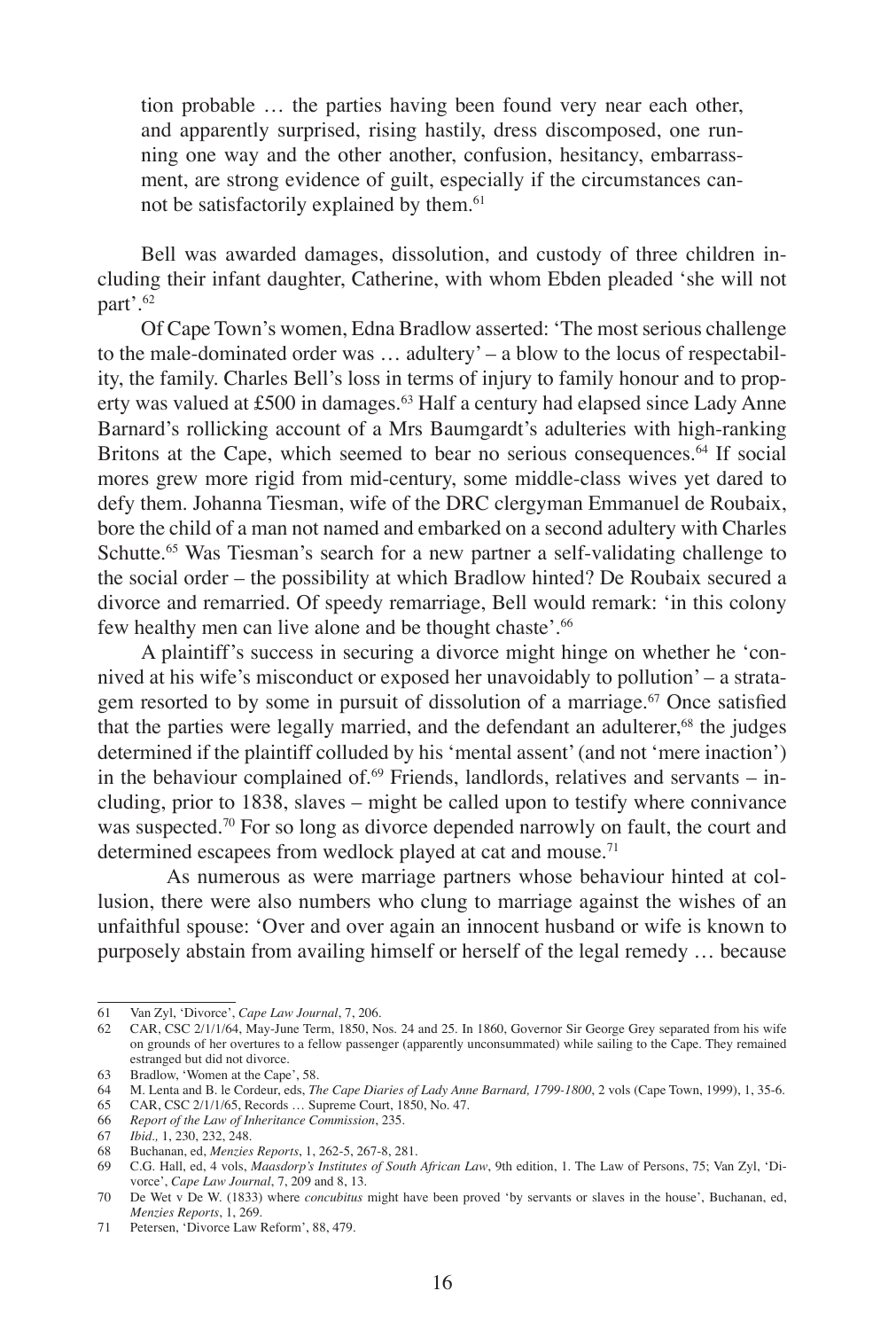the divorce … would be an event desired by the guilty parties.' While the motive imputed was revenge or malice, considerations such as financial support and the welfare of children, or hope of reconciliation, may have played a part.<sup>72</sup>

Adulteries not aired in a court of law often came to the notice of the churches. At age fourteen Geertruida Destroo – still just a child (*om zoo te spreken nog een kind*) – had married Christiaan Adriaansen. He abandoned her, and Johannes Greijbe came to her rescue. Destroo's self-perception as a child-bride was the verdict of her middle age: girls of 12 (and boys of 14) had attained the legal age of marriage.73 Six of Destroo and Greijbe's children were baptised by the English Church; her wish to have the seventh christened where she herself had been baptised had brought her to the DRC. Destroo wished to marry Greijbe but could not afford to pursue a divorce. Both men appeared before the council – Adriaansen to justify himself, Greijbe to affirm his wish to marry.<sup>74</sup>

It is not clear if the churches advised those too poor to employ legal counsel that the court, if satisfied respecting need, might hear their cases. James Lissenbury won his suit for divorce 'as a pauper', declaring he had not £10 'in this World save and except wearing apparel'.75 Sarah Cooper, also granted pauper status, named her husband's partner in adultery but failed to prove her case.<sup>76</sup> Reformers argued that those not approved to sue *in forma pauperis* were doomed to 'misery or immorality'. The number of actions increased when costs were cut (in 1885) by streamlining the legal process. Soon the court complained that pauper suits were becoming 'an abuse at the expense of the country'.<sup>77</sup> The choice – to consult the law, or to air a problem before one's church officers – depended by and large on economics.

Although no instance has been found, the churches must have advised adulterers that, were they divorced and free to remarry, the law proscribed their marrying each other. In 1840, Attorney-General Porter had noted:

I am of opinion that the Dutch law, differing from the English … forbids any marriage between parties who have been guilty of adultery. Whether the injured party have been divorced for unfaithfulness of the consort, or have died in ignorance, or divorced for other cause, no legal marriage can be solemnized between guilty parties.<sup>78</sup>

When Petrus Lerm appealed to marry Maria Smith, after his divorce for their adultery, Porter advised:

A marriage dissolved for Adultery leaves behind it an incapacity upon the part of the guilty spouse to contract a legal marriage with the par-

<sup>72</sup> 'Crim. Con.', *Cape Law Journal*, 5, 190-91.

<sup>73</sup> Hahlo, *Law of Husband and Wife*, 5th ed, 17. The ages were raised only in 1935.

<sup>74</sup> NGKA, G1 1/28, Notulen, 4 Nov. 1861, 190, 2 Dec. 1861, 198-200, and Jan. 1862.

<sup>75</sup> CAR, CSC 2/1/1/65, Records, Judicial Cases in the Supreme Court, 1850, No. 42; CSC 2/10/1/3, Entries of Judgments 1848-1868, see 1850-March 1852.

<sup>76</sup> CAR, CSC 2/10/1/3, *ibid.*

<sup>77</sup> Ex parte Patrick Murphy, 12 July 1894 in Bell, ed, *Cape Law Journal*, 12, 206; C. Leonard, 'Law Reform – Divorce', *Cape Law Journal*, 1, 80-3; Rule 371, New Rules of Court, 22 July 1885, *ibid.*, 2, 210, and *ibid*., 4, 74.

<sup>78</sup> CAR, AG 2616, Report Book, 4 Feb. 1840, note in front of volume. English law permitted adulterers who were free to do so to marry. See also the Deserted Wives and Children's Protection Act 7 of 1895.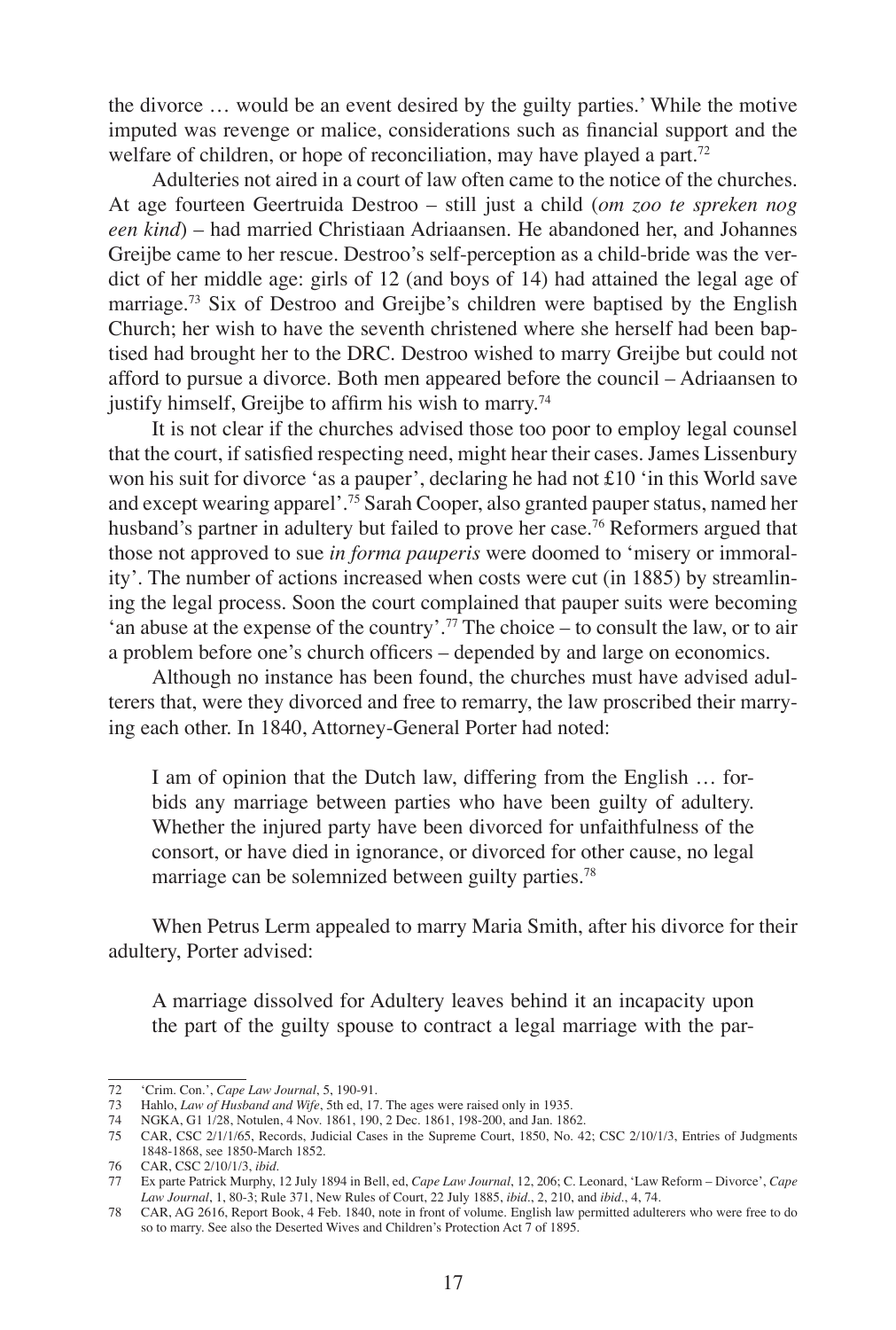amour. The ground of the law … seems to be, to remove from the criminal parties one temptation to compass the death of the injured spouse.<sup>79</sup>

On the face of it, the law which denied Lerm's appeal might equally have encouraged thwarted lovers to act upon any murderous instincts. It remained in force until 1919 when the Appellate Division of the Union of South Africa ruled that, 'as adultery has ceased to be a crime', that provision had lapsed. $80$ 

Rigid as the law appeared, relief was not wholly out of the question. The courts had 'the power to condone the plaintiff's adultery by weighing up the respective blameworthiness of the parties'.<sup>81</sup> The church, too, had means of regularising adulterous relationships. Johanna Prins, wife of Robert Barns, asked the DRC to baptise her child by a certain George Rose. Barns had gone to Australia where, she believed, he had taken a wife – confirmed in due course by a sworn statement. Bigamists could evade the law by flitting between metropoles and colonies.82 If not discovered where he resided, Barns need not be inconvenienced, but Prins could neither free herself by an order presuming his death nor afford a divorce.83 In the circumstances, the DRC requested a ruling by its mentors in the Netherlands (*den Hollandschen Conseil*).84 The *Conseil*'s reply has not been found but the inquiry suggests that dispensations were available where 'morality' was the prize.

Adulterers contrived to marry despite assertions that it was 'absolutely impossible'. An authority stated:

I am aware of many instances in this Colony where the parties who have committed adultery have, on the dissolution of the former marriage, married each other, and that this is connived at, and in many cases even encouraged by others as well as by clergymen, on the ground that it would be better they should be married rather than openly live in a state of adultery. But whoever does so marry is liable to the penalties of the Placaaten [18 July 1674] which are still in force with  $\text{us.}^{85}$ 

Remembering Cape Town's many 'fringe' clergy who conducted marriages, this assertion seems plausible. A judge regretted the harm done to children of adulterers, who succeeded against the odds in marrying, were the parents to be forced to part. Parliament, he submitted, should revoke a misguided measure.<sup>86</sup> If illegitimacy was, in particular, a product of 180 years of slavery, it also owed something to legalities which prejudiced marriage. Provisions that penalised the

<sup>79</sup> CAR, AG 2616, 26 Aug. 1843, 226; see also AG 2619, 9 Jan. 1851, 76.

<sup>80</sup> Estate Heinemann and others v H., Maasdorp, Beck and Hoexter, eds, *The Institutes of South African Law,* 19.

<sup>81</sup> Clark, 'Roman-Dutch Law of Marriage', 179 and *ibid*., n. 162.

<sup>82</sup> Such evasions were less likely to succeed with improvements in long-distance communications. (W. Stoney, 'Can a Deserted Spouse, without having obtained a divorce, apply to the court for leave to re-marry?', *Cape Law Journal*, 12, 176.

<sup>83</sup> NGKA, G1 1/28, Notulen, 5 Nov. 1860, 38-9 & 3 Dec. 1860, 53.

<sup>84</sup> NGKA, G1 1/28, Notulen, 14 Jan. 1861, 70.<br>85 Van Zyl. 'Divorce'. Cape Law Journal. 7. 21

<sup>85</sup> Van Zyl, 'Divorce', *Cape Law Journal*, 7, 213; Daniel v D., 19 Dec. 1884, H. Juta, ed, *Cases Decided in the Supreme Court of the Cape of Good Hope during the years 1884-5* (Johannesburg, 1973), 3, 234.

<sup>86</sup> Juta, ed, *Cases Decided in the Supreme Court,* 3, 232.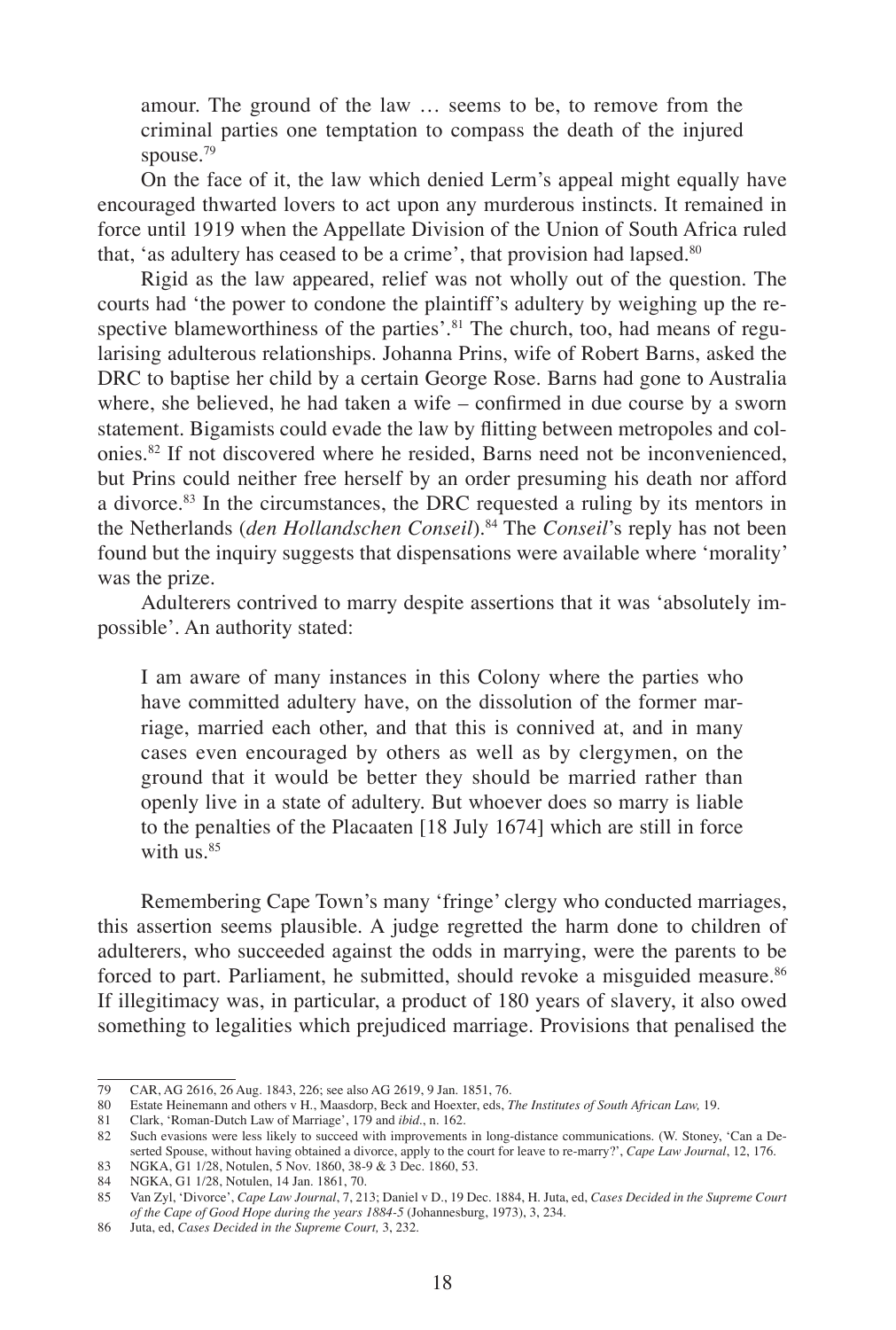children of adulterers rested on the anxiety that relaxation equalled an invitation to immorality.87

## **Women and the 'Public Interests' of Society**

Victorian women remained subject to coverture: the 'first dent in the monolithic marital power of the husband' came with South Africa's Matrimonial Affairs Act of 1953.88 An important argument against divorce was that it deprived a husband 'of all legal control over his wife'; where there was adultery, that control 'if once abolished … is often transferred to the adulterer, however illegal such a course may be'.<sup>89</sup> An abandoned wife who remarried in good faith – when, say, five years had passed without news of the absent spouse or his whereabouts – could be forced to return to him should he appear and claim her as his 'right'. The safer if more expensive option was to pave the way to remarriage by first securing a divorce for malicious desertion.<sup>90</sup> At the end of the century it was regretted that divorce actions were increasing steadily. Had it not, it was asked, become 'a little too easy', when one considered that divorce went 'to the root of the social life of any community'?<sup>91</sup>

The language of patriarchy found full expression at the Cape: 'The tendency of advancing civilization is to elevate the *status* of women' towards 'greater independence and responsibility'. Transparently, male tutelage was central to that project.<sup>92</sup> Jurists were mindful that women's 'honour, purity and chastity are too delicate flowers to trifle with' and must be 'sacredly regarded'.<sup>93</sup> Middle-class women acknowledged the status, relative to the men in their lives, which law and tradition conferred on them. When the colony resisted Britain's plan to land convicts (ticket-of-leave men) at the Cape, the 'Females of Hottentots Holland' addressed Queen Victoria on behalf of their 'Husbands, Fathers, Brothers, Sons … by whose toil we are supported, by whose love we are cheered, and by whose opinions we are guided'.94 While patriarchy amongst the 'respectable' was graced by lofty sentiment, women of 'the poorer classes' were liable to be held responsible for the shocking indigence, child mortality and neglect which put the society's future at risk.95

Dependants suffered an egregious setback in the wake of the Inheritance Commission's report, referred to earlier. The Commission started by extolling the Roman-Dutch law's respect ('to a reasonable extent') for the 'equality of the sexes': in England, a man was entitled to 'leave all his fortune to his kept mistress and

<sup>87</sup> Petersen, 'Divorce Law Reform', 481. Statistics respecting the rate of illegitimacy were only available after the Act to Provide for the Registration of Births and Deaths No. 7 of 1894.

<sup>88</sup> Hahlo, *South African Law of Husband and Wife,* 5th ed, 12-19; H.R. Hahlo, 'The Sad Demise of the Family Maintenance Bill 1969' in Kahn, ed, *South African Law Journal,* 88, 201-4.

<sup>89</sup> 'Crim. Con.', *Cape Law Journal*, 5, 191.

<sup>90</sup> Van Zyl, 'Divorce', *Cape Law Journal*, 8, 6-7; Stoney, 'Can a Deserted Spouse … re-marry?', 12, 165-77. Children born in the second marriage were, however, deemed legitimate.

<sup>91</sup> *Cape Law Journal*, 10, 285-6.

<sup>92</sup> W. Stoney, 'The Marital Power' in H.T. Tamplin, ed, *Cape Law Journal*, 13, 111; T. Ansdell, *Report of the Law of Inheritance Commission*, 86.

<sup>93</sup> Van Zyl, 'Divorce', *Cape Law Journal*, 8, 11-12.

<sup>94</sup> Tuesday, 18 September 1849, *The Cape of Good Hope Observer*, 1, 38.

<sup>95</sup> A.B. Vanes, *Report of the Select Committee on the Destitute Children Relief Bill*, 62.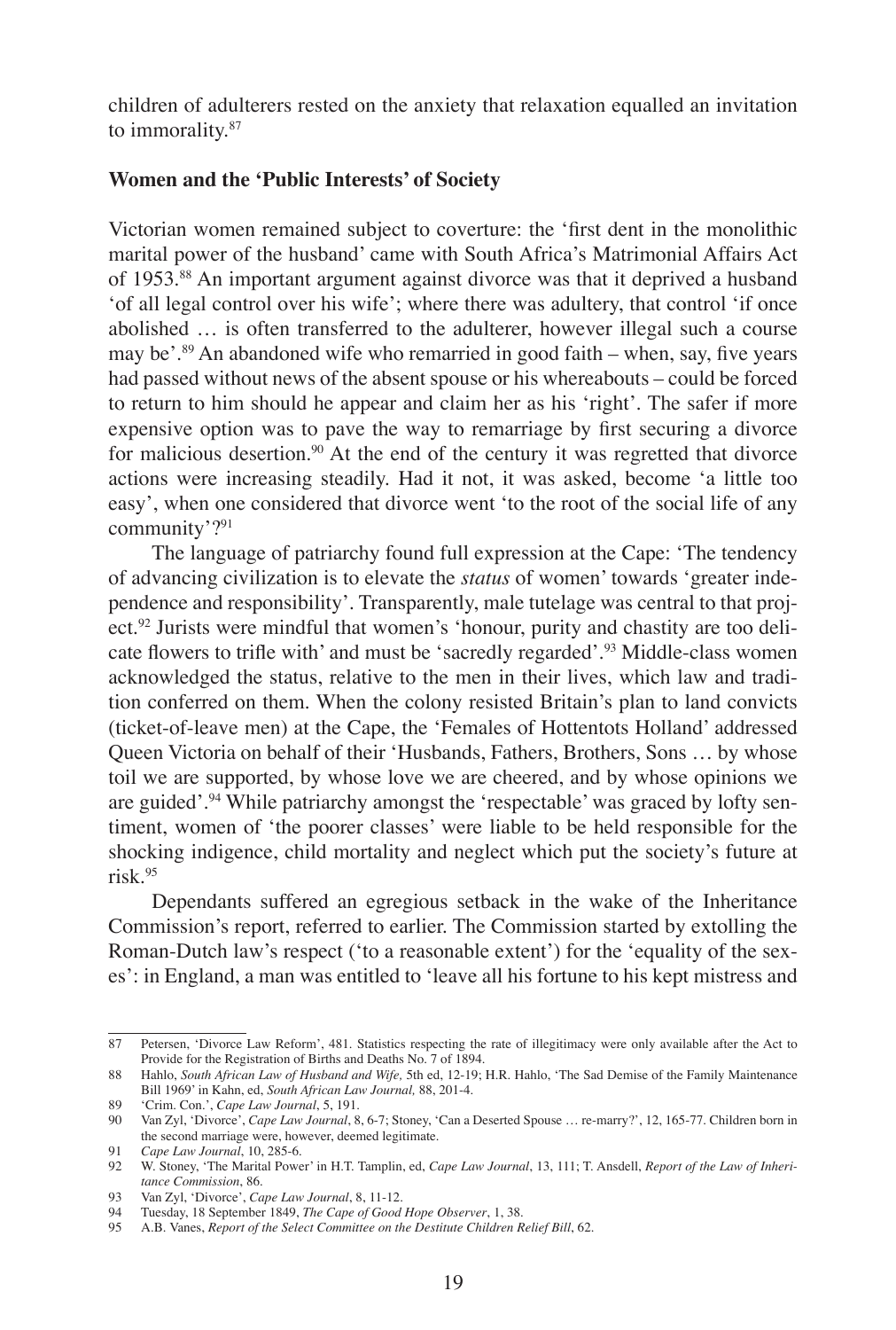let his minor children and their mother go to the workhouse'; at the Cape a surviving spouse married in community of property was assured of a share of the estate regardless of his wishes.<sup>96</sup> Though both systems treated a wife as a minor,<sup>97</sup> Cape widows and orphans could not be left destitute at a man's pleasure.

Despite its appearance of pride in the colony's liberality, the Commission recommended repeal of the *lex hac edictali* which 'prevented a spouse giving to a second or later wife, either by gift or bequest, more than the least share given to a child by the former marriage'.<sup>98</sup> In 1873 the Cape's new responsible parliament passed the Law of Inheritance Amendment Act which asserted a husband's right to disinherit without giving reasons (followed, in 1874, by the Succession Act). Regretting these measures, a full century later, the jurist H.R. Hahlo commented: 'Unrestricted freedom of testation was in conformity with the ethos of the English upper middle class of the late nineteenth century.'<sup>99</sup>

Britain's law respecting bastardy had for long been linked with the so-called Poor Law. In 1834, an unwed mother's access to poor relief was deliberately made more shaming and more difficult. The new measure conformed to the *laissez-faire* philosophy which underpinned other social policy (including the advocacy of free labour over slavery).<sup>100</sup> For reasons practical and philosophical, the Cape did not enact a poor law.<sup>101</sup> Discouragement of out-of-wedlock births, and the activity which produced them, needed other incentives. Chief among those was the mantle of respectability which rewarded a timeous marriage.

Traditionally, churches were concerned with the sin and not, overtly, the sinner's niche in society. But as the dispensers of charity, they had an interest in their members' self-support: when adulterer Jan Cruywagen left for Durban, his abandoned wife brought her neediness to the DRC.102 Female applicants for *alimentatie*  who are named in church records, and can be traced in *South African Genealogies*, appear often to have been of slave descent – an indicator, if not a proof, of status in terms of 'race' and class.

The coincidence of material need and non-conformance with middle-class morality amongst Cape Town's large 'mixed-race' community was a factor in the establishment of separate 'mission' churches. Racial references had not characterised the reports of the DRC's Commission of Censure established in 1838 but they are rife in the records of the *Nederduitse Gereformeerde Sendingkerk* (Dutch Reformed Mission Church) which was founded in 1881 for *kleurlinge* 

<sup>96</sup> *Law of Inheritance Commission,* viii, xiv-xv, xix; R. Probert, *Cretney's Family Law*, 5th edition (London: Sweet & Maxwell, 2003), 297. Those who entered into an ante-nuptial contract (a minority of Cape marriages) were also protected, M.J. de Waal, 'Law, Society and the Individual: The Limits of Testation', in Visser, ed, *Essays on the History of Law,* 314.

<sup>97</sup> Buchanan, ed, *Menzies Reports*, 1, 144.

<sup>98</sup> Lucas v Hoole, in E.J. Buchanan, ed, *Cases Decided in the Supreme Court of the Cape of Good Hope During the Year 1879*, 136.

<sup>99</sup> Hahlo, 'The Sad Demise', *South African Law Journal,* 88, 201-4; Hahlo, 'Law of Concubinage', *South African Law Journal*, 89, 327-8; F. du Toit, 'Succession Law in South Africa – A Historical Perspective' in K.G.C. Reid, M.J. de Waal & R. Zimmerman, eds, *Exploring the Law of Succession: Studies National, Historical and Comparative*, Edinburgh Studies in Law Vol. 5 (Edinburgh University Press, 2007), 71-3. The 1969 failure was remedied by the Maintenance of Surviving Spouses Act 27 of 1990.

<sup>100</sup> I. Pinchbeck and M. Hewitt, *Children in English Society, Volume II, From the Eighteenth Century to the Children Act 1948* (London, 1973), 588 and *passim*.

<sup>101</sup> E. van Heyningen, 'Poverty, Self-Help and Community: The Survival of the Poor in Cape Town, 1880-1910', *South African Historical Journal* 24, 1991, 131-2.

<sup>102</sup> NGKA, G1 1/28, 4 Nov. 1861, 188-9, and 2 Dec. 1861, 199-200.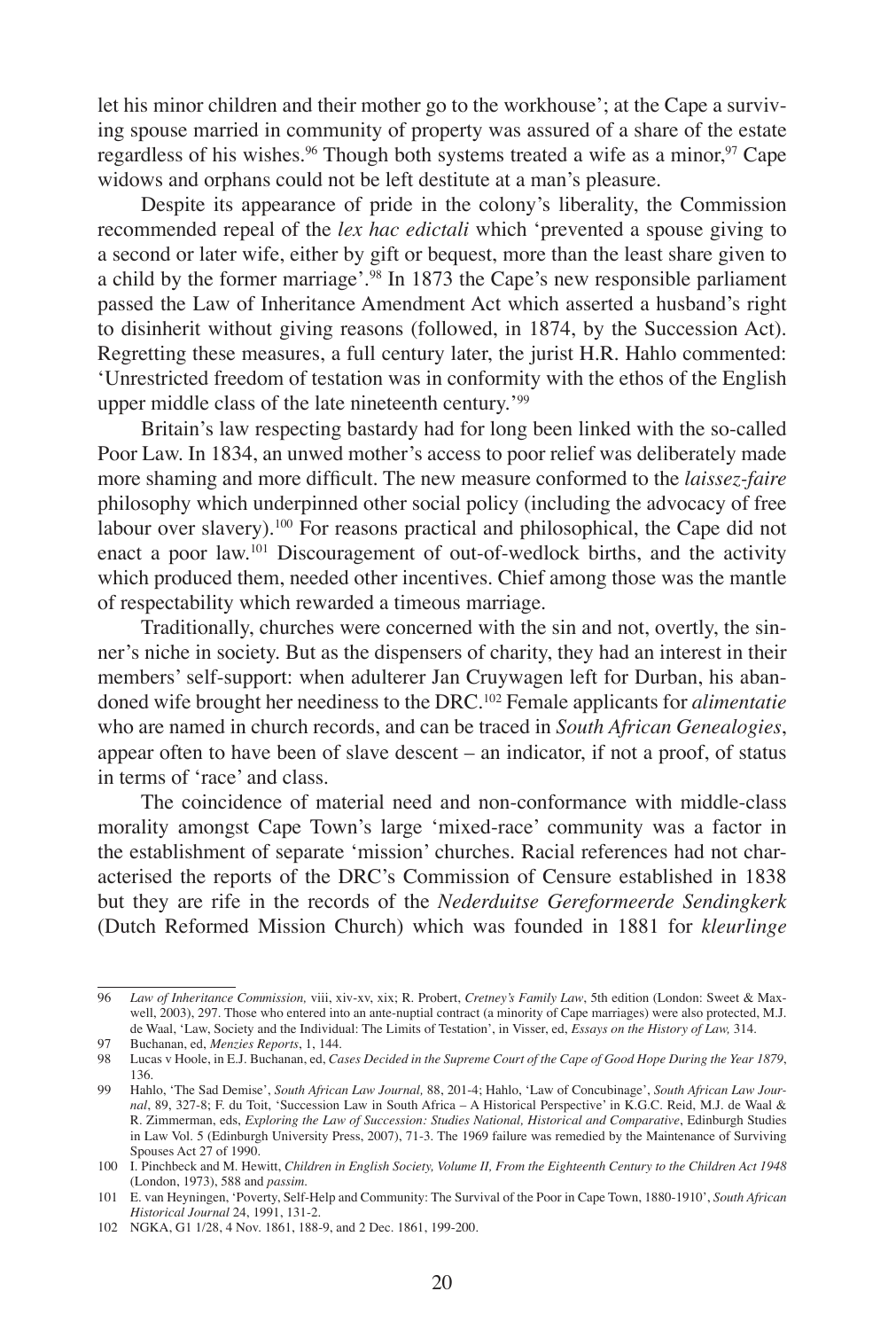('Coloureds').<sup>103</sup> When Johanna Kleinschmidt, a married member of that body, went alone to the diamond fields at Kimberley she brought back a 'white' baby which she claimed as her own but not her husband's.<sup>104</sup> Mission Church officer Salomon Hendriks – accused of drunkenness and consorting with Muslims – was the product of an adulterous 'white' mother.105 Those markers ran deeper than mere gossip, betraying a sense of boundaries crossed by wayward women and the predictable social consequences.

### **Children of Cohabitation and Failed Marriages**

For most of human history 'parental rights were strikingly similar to property rights'. Parents controlled their children's labour and earnings, or choice of a marriage partner.106 The nineteenth century's closing decades saw the burgeoning of orphanages and schools, and curbs on cruelty to children. Those advances were hard fought: 'reformers had to confront the view of parental rights which identified patriarchal decision-making with family stability, and this with societal cohesion'. Reforms were not intended to alter the stigma attached to cohabitation or illegitimacy. To a degree, the institution of marriage retained its status at the expense of families formed by the unmarried.<sup>107</sup>

The Christian churches and other faith communities admonished cohabiting couples to marry and rear their children within the fold of religion. Their campaigns accelerated in the post-emancipation milieu: as said, the DRC established a Commission of Censure to monitor its members' behaviour.108 For Christians, inducements to marry were the churches' power to withhold the sacraments of baptism and communion, and their disbursements of charity. For Muslims and Jews, morality was satisfied by each faith's religious ceremony, even if legality depended on a civil marriage in addition.

Difficult to measure is the influence on marriage choices of a family-friendly legal principle: whereas, by English law, a bastard had no reprieve from its status as *filius nullius* (nobody's child), the Roman-Dutch law legitimated a child if its parents wed at some later date (*per matrimonium subsequens*).109 Upon the marriage, guardianship passed from mother to father.110 Children rescued from illegitimacy lived in families which yet were vulnerable to legal complications: a woman who married her children's father, but resided apart as he was abusive, was warned

<sup>103</sup> J. Kinghorn, 'Modernization and Apartheid: The Afrikaner Churches' in R. Elphick and R. Davenport, eds, *Christianity in South Africa: A Political, Social & Cultural History* (Cape Town, 1997), 136, 151. The DRC had approved 'separate churches for the races' in 1857. (R. Davenport, 'Settlement, Conquest, and Theological Controversy: The Churches of Nineteenth-century European Immigrants', *ibid*., 66).

<sup>104</sup> NGKA, SA Gestig, S[ending]K[erk] G1 1/1, Notule van de Kerkraad, 1857-1904, see 15 Dec. 1898.

<sup>105</sup> *Ibid*., 17 Apr. and 16 Oct. 1890.

<sup>106</sup> Freeman, *Understanding Family Law,* 178 and n. 23.

<sup>107</sup> *Ibid.,* 2, 251, 353-4.

<sup>108</sup> NGKA, G1 1/20, Notulen, 5 Mar. 1838, 366, and 7 May 1838, 396.

<sup>109</sup> Legitimation by subsequent marriage became British law with the Legitimacy Act of 1926. (R. Collier and S. Sheldon, *Fragmenting Fatherhood: A Socio-Legal Study* (Oxford & Portland, Oregon: Hart Publishing, 2008), 181). It has been 'controversial whether children who were legitimated by the subsequent marriage of their parents acquired their status … from the date of marriage or retrospectively from the date of their birth'. (D.S.P. Cronjé and J. Heaton, *The South African Law of Persons* (Durban: Lexisnexis Butterworths, 2003), 76).

<sup>110</sup> In line with the principle that a mother makes no bastard *('n moeder geen bastaart maakt*), extra-marital children inherited equally with any legitimate children of the mother.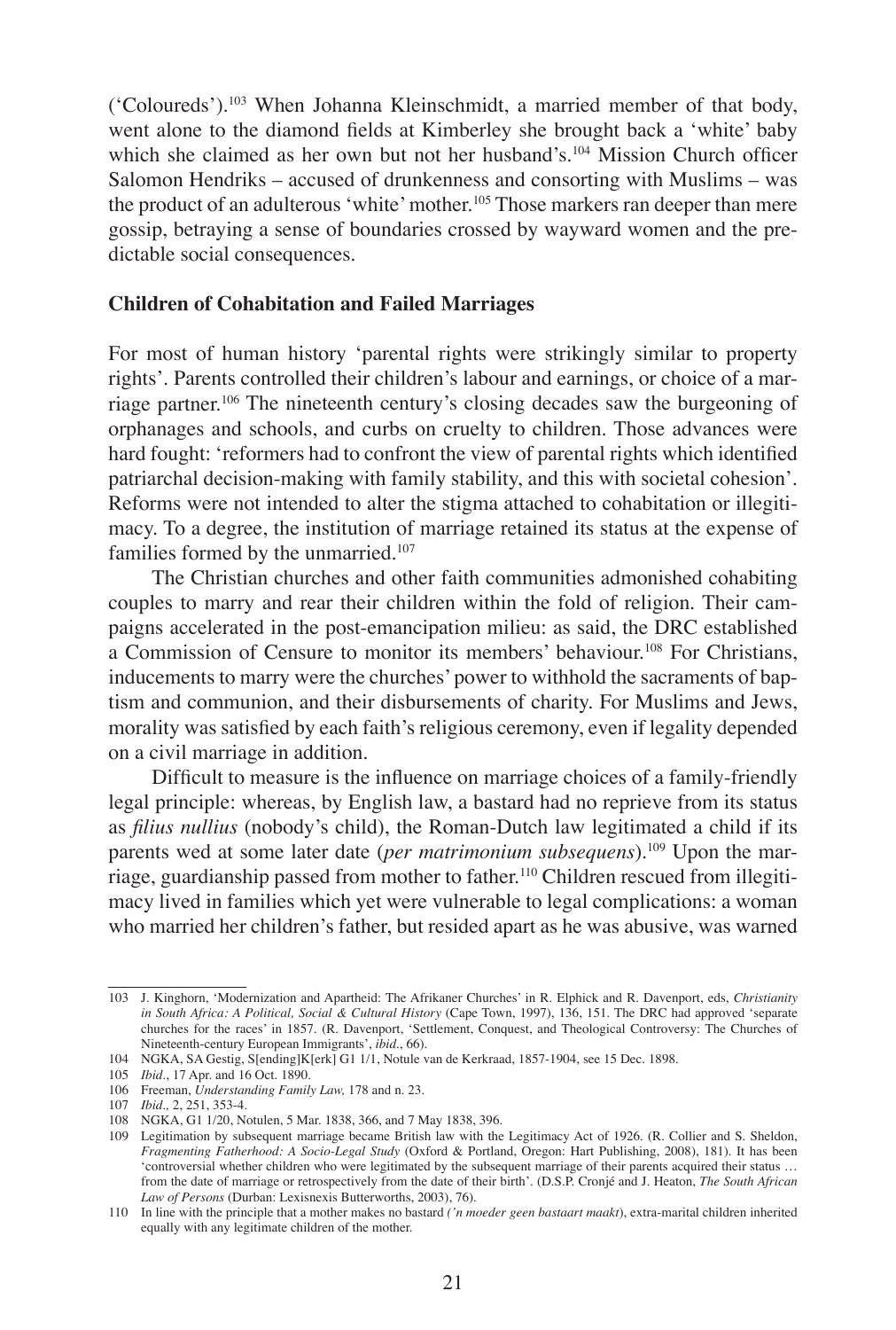that their 'agreement … was *contra bonos mores*, and therefore invalid'; the law required she restore conjugal rights to her abuser.<sup>111</sup>

Legitimation qualified the child to inherit equally with any siblings born in wedlock, should the father die intestate. Where a father provided for bastards in his will, careless wording could negate his intention: a man with surviving offspring born both in and out of wedlock left property to 'my children' in his testament; the latter's hopes were quashed when his instruction was construed to refer exclusively to those of 'legitimate' birth.<sup>112</sup> The Cape court was probably familiar with the English case, *Dorin* v *Dorin* (1875), where a 'bequest to "our children" was held to refer only to legitimate children, even though none existed'.<sup>113</sup>

Roman-Dutch and English common law shared a strong reluctance to bastardise children born within a marriage: neither husband nor wife could charge 'non-access' when success would have that result.<sup>114</sup> Where infidelity was alleged, the law decreed *pater est quem nuptiae demonstrant* (the father is whom the marriage shows) **–** a 'legal fiction' which presumed paternity and preserved legitimacy.115 That presumption reflected a strong reluctance to burden the child with the stigma and loss of rights intrinsic to illegitimacy.116 Charles Bell, who had exercised his paternal right in wresting the infant Catherine from her mother, defied the law respecting the last-born child, Charlotte, conceived during the marriage but delivered after the divorce for adultery. By so doing he deprived Ebden of a valid claim for maintenance.

Whereas Charlotte was bastardised by *force majeure*, the infant Horak was ruled out of wedlock by the law: six months after her marriage, Mrs Horak gave birth to a 'mature and full grown child'. When she was found to have concealed her pre-marital pregnancy by another man, the court decided for Horak and granted annulment: 'The basis of the remedy, it would seem is fraud – the attempt to foist off another man's child on an unsuspecting husband.'<sup>117</sup> With the marriage recast as concubinage, the child was made illegitimate.

Failed marriages gave rise to bitter contests over custody. A husband's rights were paramount: 'so long as the marriage was not dissolved by a divorce *a vinculo matrimonii* on account of adultery or malicious desertion, the right to the custody of the children by the father is absolute.'118 A mother might be allowed to rear daughters, but sons only while young and with the prospect of relinquishing them. Dirk Stegman sued for restoration of three children: the court ordered their mother to return the two boys and keep their daughter '*pro tempore*, and until further order'.<sup>119</sup> When the Simeys judicially separated, Mrs Simey was given their son, aged seven, on the ground of 'best interests' – a concept gaining traction in

116 Probert, *Cretney's Family Law*, 194.

<sup>111</sup> Van Osten v Van O., 1923, Howes and Duncan, eds, *South African Law Journal,* 41, 95.

<sup>112</sup> Hahlo, *Law of Husband and Wife*, 5th ed, 37, see *In re Russo* (1896) 13 SC 185. The 'illegitimate' children would have been eligible to inherit if legitimated by subsequent marriage, see above.

<sup>113</sup> Collier and Sheldon, *Fragmenting Fatherhood,* 180.

<sup>114</sup> British Law was amended by the Law Reform … Act of 1949, *ibid*., n. 27, 181.

<sup>115</sup> *Ibid.,* 104.

<sup>117</sup> Hahlo, *Law of Husband and Wife*, 5th ed, 122; Horak v. Horak, Searle, ed, *Cases Decided in the Supreme Court*, 3, 389- 90.

<sup>118</sup> Buchanan, ed, *Menzies Reports*, 1, 240-41.

<sup>119</sup> CAR, CSC 2/10/1/3, Entries of Judgments 1848-1868 (emphasis in original); Clark, 'Roman-Dutch Law of Marriage', 183.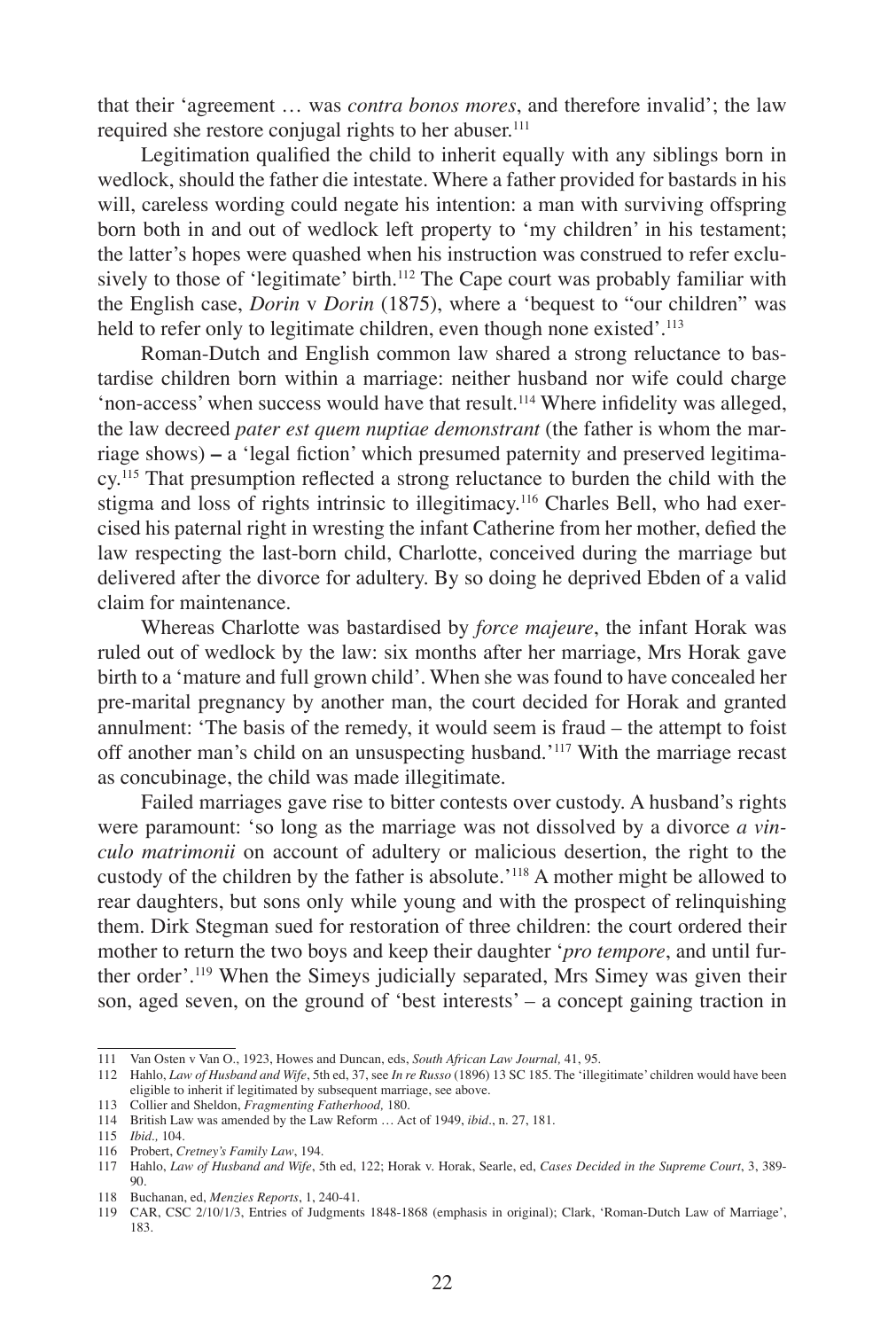such cases. Sometime after, a 'school-mistress who had taught coloured children' testified on behalf of the father who sued for custody. Her evidence trumped the mother's plea that the boy was 'the only child left of thirteen', and backward because he was 'delicate'. The court ruled for Simey: 'Victorian courts thought, and said, that they were acting in the best interests of the child when holding that a father had the right to decide on his child's upbringing'.<sup>120</sup>

Child murder or abandonment – the desperate measures of women faced with unwanted pregnancy – engaged the courts from time to time. Abortion and infanticide were treated as murder by Roman-Dutch law (or as homicide if intent to kill could not be proven).<sup>121</sup> But without registration of births and deaths, babies could be disposed of and, if discovered, a mother could claim that the child had been stillborn.<sup>122</sup> In 1845, the Cape government tried to close the gap by punishing concealment of birth:

… if any woman shall be delivered of a child and shall by secret burying or otherwise … endeavour to conceal the birth thereof, every such woman so offending … and being convicted thereof shall be liable to be imprisoned with or without hard labour for any term not exceeding five years.<sup>123</sup>

The act of concealment was the crux, without needing proof if death occurred 'before, at, or after' that event. The ordinance's efficacy respecting child murder may be doubted: during the next quarter-century, trials for infanticide averaged one or two per annum.124

Where it could find extenuation, the court showed mercy to women who were young, poor, and often in domestic service. A certain Hendrichs denied that she had given birth, but an infant's body was found in the garden. She was acquitted of concealment when a midwife and other witnesses swore that the death had been natural and, further, it was acknowledged that no law prescribed that the dead be buried 'in a public place'.<sup>125</sup> Hannah Solomon's sentence to hang for infanticide was commuted to ten years' hard labour in the light of her youth and inexperience – as was Elizabeth Barrett's, she being 'rather simple' and 'the Victim of a Vile Father'.126 Emmie Morris, an 'off-coloured young woman' whose employer testified on her behalf, was tried for the lesser crime of concealment.127 Child murder **–** a murky factor in the infant mortality rate **–** fuelled demands for harsh punishment where a child died on account of its mother's 'neglect'.<sup>128</sup> Statistics compiled from

<sup>120</sup> Probert, *Cretney's Family Law*, 297; Juta, ed, *Cases Decided in the Supreme Court … 1884-5*, 3, 1-3. See Britain's Guardianship of Infants Act 1886.

<sup>121</sup> Van der Linden, *Institutes of the Laws of Holland*, 335-7.

<sup>122</sup> In the nineteenth century, the authorities attempted to determine if an infant was alive at birth by placing the lungs in water, a crude version of the current hydrostatic test. See Cronjé and Heaton, *The South African Law of Persons*, 7, n. 5.

<sup>123</sup> Ordinance No. 10 of 1845 for Punishing the Concealment of the Birth of Children, H. Tennant & E.M. Jackson, eds, *Statutes of the Cape of Good Hope, 1652-1895*, 3 vols (Cape Town: J.C. Juta, 1895), 1, 372-3.

<sup>124</sup> P. Scully, 'Narratives of Infanticide in the Aftermath of Slave Emancipation in the Nineteenth- Century Cape Colony, South Africa', *Canadian Journal of African Studies*, 30(1), 1996, 102, n. 3.

<sup>125</sup> Queen v Hendrichs, 12 Apr. 1888, *Cape Law Journal*, 5, 139.

<sup>126</sup> CAR, CSC 1/1/1/21, No. 8, Jan. 1868; CSC 1/1/1/45, No. 20, July, 1898.

<sup>127</sup> CAR, CSC 1/1/1/47, No. 33, Apr., 1900.

<sup>128</sup> *Cape Times*, 3 Nov. 1884.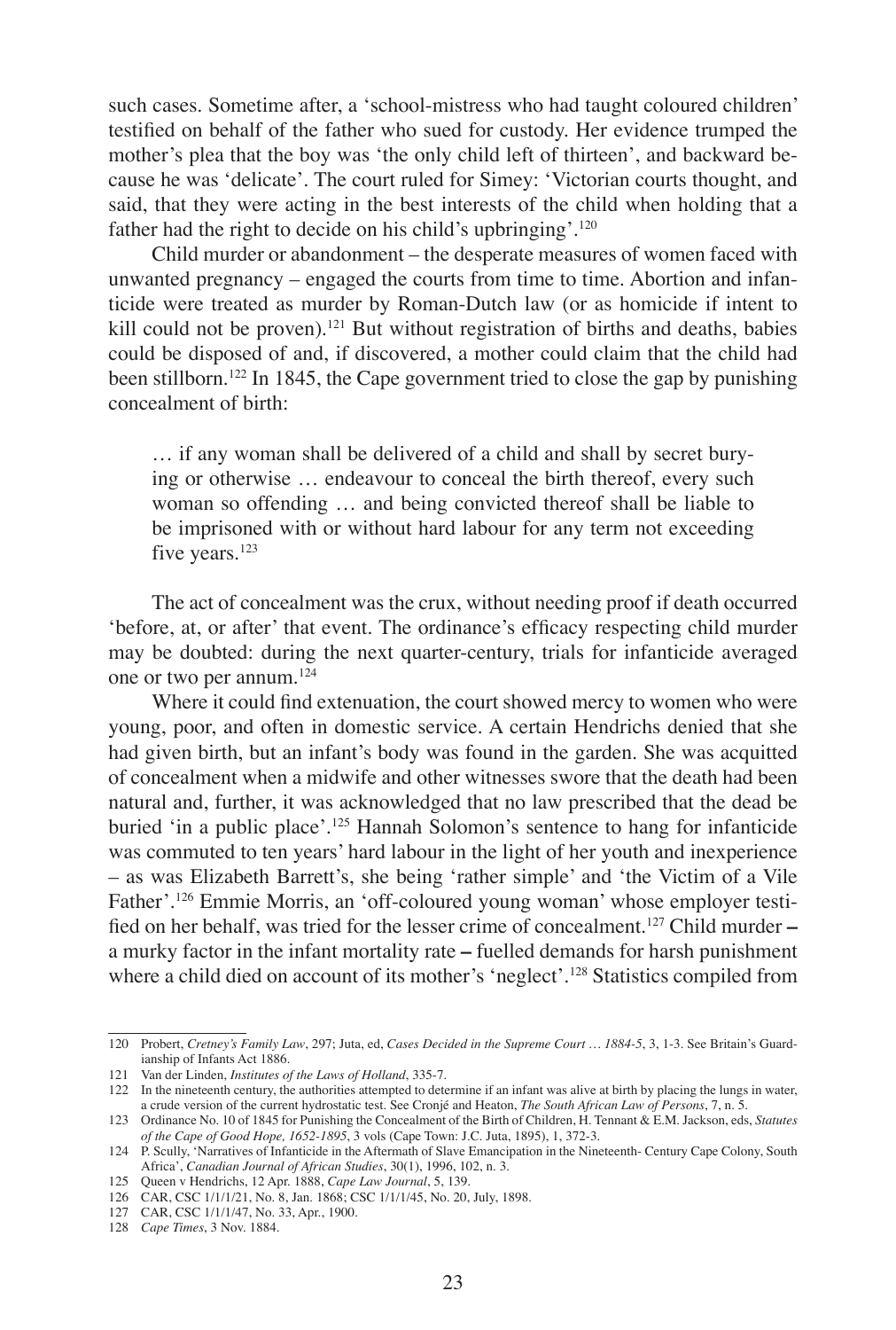information gathered in terms of Act 7 of 1894, which introduced compulsory registration of births and deaths, confirmed the presumption that out-of-wedlock births contributed disproportionately to infant mortality, and that the mothers most often were persons of colour.<sup>129</sup>

By the end of the century, children's homes were an option for preserving infant life – though not panaceas for women faced with loss of employment or social disgrace. Cape Town's first orphanage, launched jointly (1815) by the DRC and Lutherans, had penalised illegitimacy. The founders proposed

… there to receive, to feed, to clothe, and to educate in a Christian and honest manner such needy orphans of both sexes that were or will be born from legitimate marriages of Protestant parents, and such without distinction of creed, Dutch Reformed as well as Lutheran …130

From 1850, when the Catholic Church established Cape Town's second orphanage, church-initiated institutions for childcare and the reform of prostitutes and unwed mothers grew in number.131 Though some admitted out-of-wedlock children, they and their mothers were still subject to discrimination: Dr Jane Waterston – Cape Town's first woman doctor – sponsored maternity services which, at century's end, excluded unmarried mothers (a ban which some contrived to outmanoeuvre).132

It was reprobated that Christian women admitted to 'Malay' homes to give birth often left their infants to be reared as Muslims.<sup>133</sup> The adoption of Christian children by Muslim families – more common in Cape Town than elsewhere in the Colony – grew as a focus of alarm. When Mrs Mathews gave a child born of her adultery 'to a Malay woman', her husband sued for divorce and the court commented: 'There is far too little power of serving the interests of children, the innocent victims … by refusing the decree of divorce'.134 It is unclear how preserving the marriage might have enhanced the child's life chances, beyond its 'rescue' as a Christian.

The options for an unwanted child not aborted or done away with at birth were likely to be fraught with trauma.

#### **'Race' and the New 'Public Interests' of Society**

Increasingly, Cape society was limned by race as well as by class. Cape Town's orphans and abandoned children had long figured among the destitute. Intractable cases were housed with the adult chronic sick and paupers – to begin, in what had been the Slave Lodge and, afterwards, on Robben Island, historic place of banish-

<sup>129</sup> S. Burman and M. Naude, '"Bearing a Bastard": The Social Consequences of Illegitimacy in Cape Town, 1896-1939', *Journal of Southern African Studies*, 17(3), Sept. 1991, 376-8. The Act to Provide for the Registration of Births and Deaths No. 7 of 1894 provided that a man could not be named as father without his consent, pre-empting false claims of paternity; when identified, a father was required to support his child to age 15.

<sup>130</sup> NGKA, V5 3/1, Notarieële Acte, Suid-Afrikaanse Weeshuis, 1 Sept. 1808.

<sup>131</sup> Malherbe, 'Born into Bastardy', 34-5.

<sup>132</sup> Bickford-Smith, Van Heyningen and Worden, *Cape Town in the Twentieth Century, 37*-8. 133 Burman and Naude, 'Bearing a Bastard', 384.

<sup>134</sup> Mathews v M., *Cape Law Journal*, 10, 285-6; Malherbe, 'Christian-Muslim Marriage and Cohabitation', 17.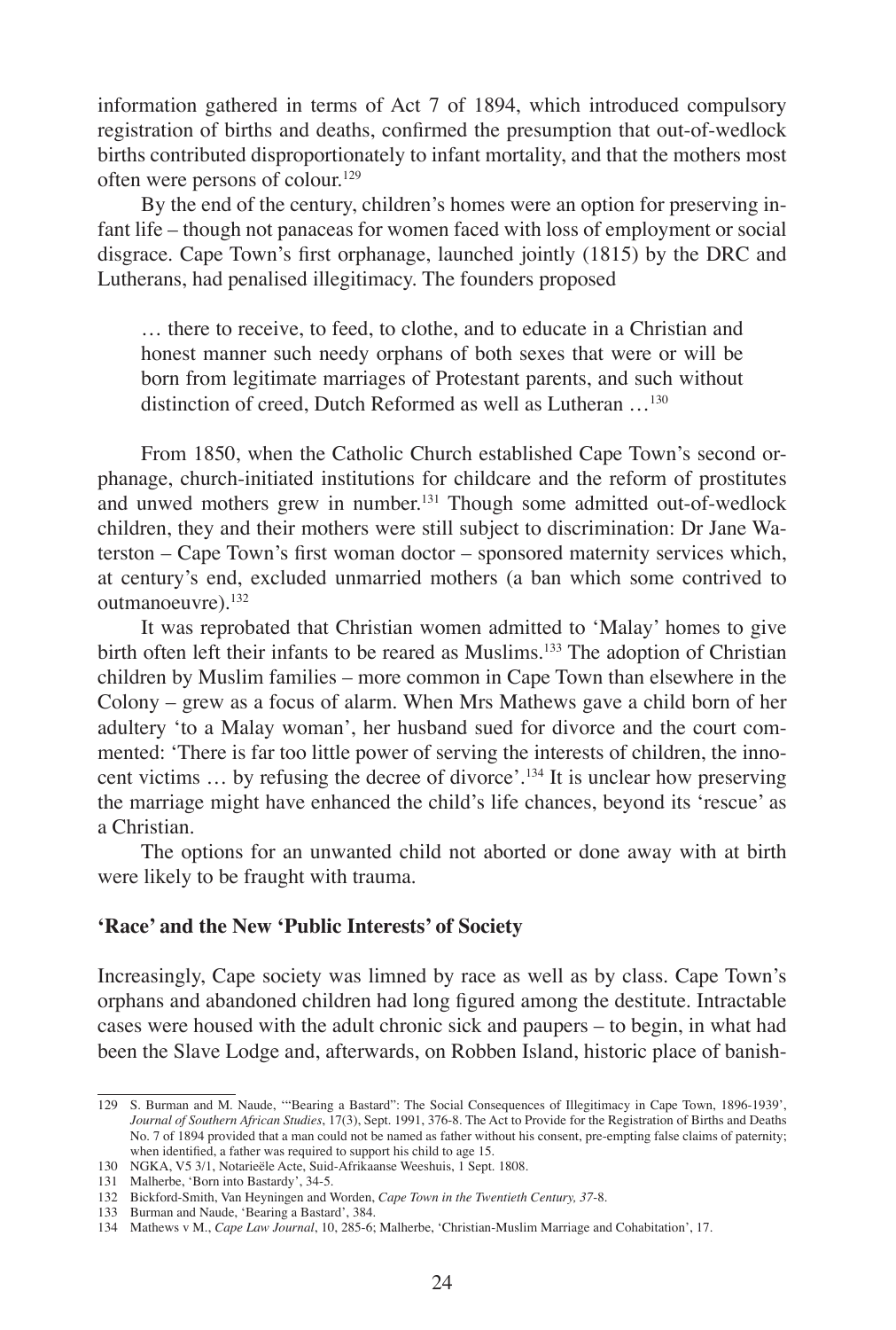ment in Table Bay.135 The Victorians aligned those children's status more closely with that of 'juvenile offenders'.

Parliament was persuaded that parents no longer stand as obstacles to the interests of the (white) child and the state.136 Apprenticeship, an established means of relieving guardians of dependent children in their care, was extended by the Cape Parliament to the inmates of the new reformatories.<sup>137</sup> Next, magistrates were empowered to commit poor children to a reformatory where no apprenticeship could be found.138 A doctor addressing the Select Committee on the Destitute Children Relief Bill remarked:

We had it in evidence that the lowest class in Cape Town was the degraded whites. They were lower than the coloured people … when whites and blacks mix together, the blacks push the whites down, and if we wish this country to be manipulated by white people it is necessary that those white people should be on a better basis than coloured people.<sup>139</sup>

The resulting Act (1895) linked poverty, race and illicit sex: a destitute child was defined as 'of European parentage', under age 15, without carers or home, found begging or living in a 'reputed brothel' – the last elaborated where the child was female. Once committed to an institution, such a child could be apprenticed so long as he or she was segregated by sex, and 'from persons not of European parentage'.<sup>140</sup>

The 1895 Act reflected thinking that privileged 'poor whites' amongst the underclass. But who was white? Based on the evidence of experts whom it examined, the Select Committee which framed the Act abandoned attempts to establish criteria respecting 'European parentage'. Asked to define a European child, the Superintendent-General of Education responded: 'We sometimes have two teachers in the same school who cannot agree as to whether a child is European … suppose you have two children of the very same colour, the public make a distinction ...' Another witness put it: 'A line is socially drawn.'<sup>141</sup> Shown a path through the difficulty, the Cape Parliament entrusted 'race' classification to on-the-spot (white) officials and the community they represented.

With attention to race on the increase, $142$  matrimonial law yet escaped amendment to reflect it. In 1898 Mrs Niemand sued for divorce because of her husband's adultery with a woman who had shared their house for twelve years. The court looked with sympathy on her delay in acting, citing her social isolation – her natal

<sup>135</sup> *Report on the General Infirmary, Robben Island, for the Year 1867* (Cape Town, 1868), 12; Malherbe, '*In Onegt Verwekt*', 180-1.

<sup>136</sup> T. Scanlon, *Report on the General Infirmary*, 11.

<sup>137</sup> In this context apprenticeship was more often low-paid service than systematic training.

<sup>138</sup> Art. 11, Reformatory Institutions Act 7, 1879, respecting males and females to age 16; Art. 1, Juvenile Offenders Apprenticeship Act 8, 1889; Art. 4, Reformatories, Apprenticeship of Juvenile Offenders in Custody Act 4, 1892.

<sup>139</sup> Vanes, *Report… Destitute Children Relief Bill*, 51-2.

<sup>140</sup> Art. 1 and 3, Destitute Children's Relief Act, No. 24 of 1895.

<sup>141</sup> *Report of the Select Committee on the Destitute Children Relief Bill* (Cape Town, 1895), 4, 34.

<sup>142</sup> V. Bickford-Smith, *Ethnic Pride and Racial Prejudice in Victorian Cape Town: Group Identity and Social Practice, 1875- 1902* (Cambridge, 1995).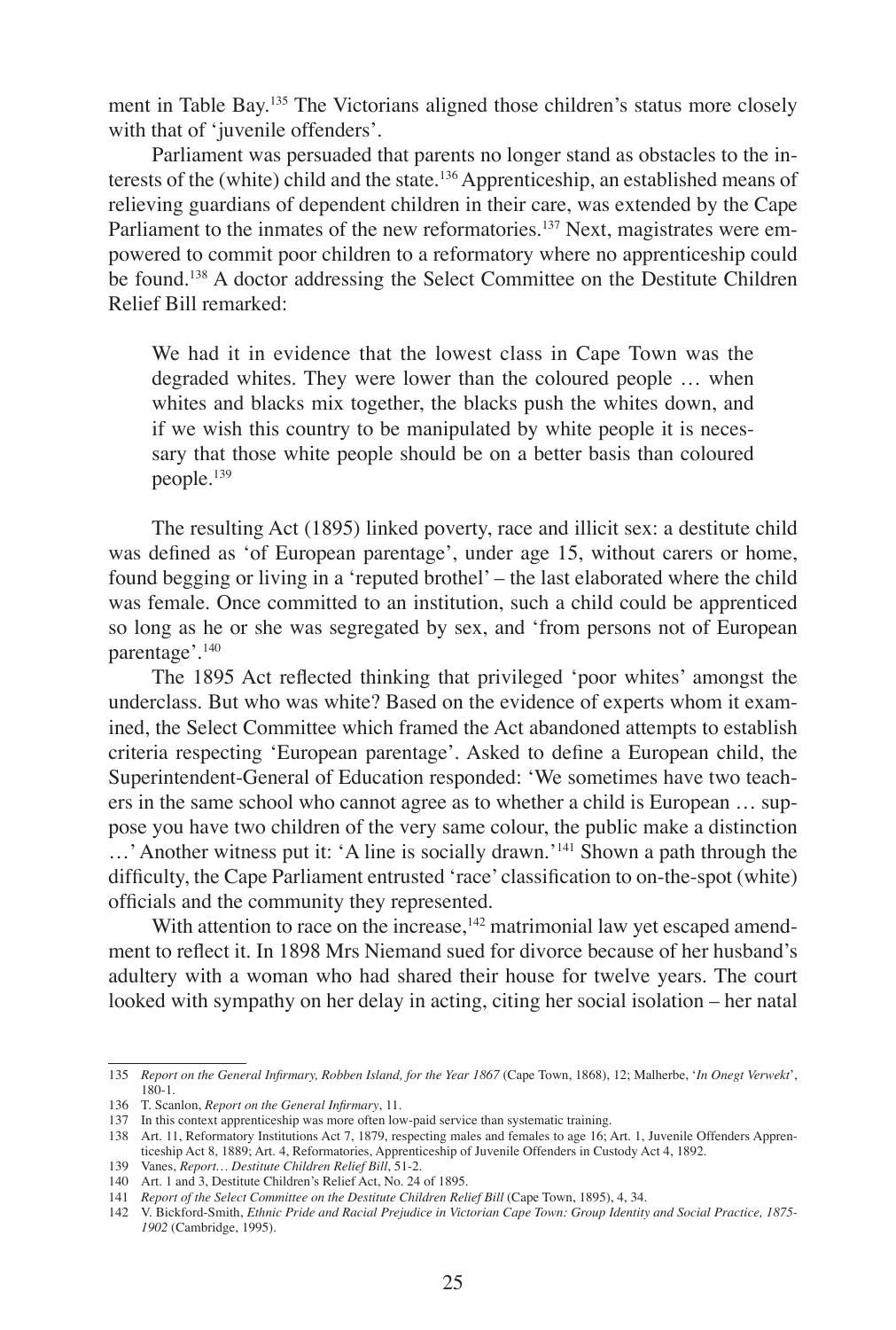family having severed relations since her marriage to 'a coloured man'.143 Gender disparity in the white community was again on the rise: by the 1890s, it appears that 'as much as 15 per cent of marriages in Cape Town were mixed'.<sup>144</sup> Niemand's predicament suggests that stigma, so far as it attached to 'inter-racial' marriage, was greater where the woman in the partnership was white. The Morality Act of 1902, which banned intercourse between black men and white prostitutes, was the Cape's first racial legislation respecting sex between consenting adults.

#### **Conclusion**

'Law inevitably fossilises the values of the era in which it was created.'145 In the twentieth century, the moral code and features of matrimonial law which had encouraged hypocrisy were widely dismissed in popular parlance as 'Victorian'. For Victorian women the 'double standard' – entrenched in the law, and the mindsets of legal practitioners **–** raised the risk, with respect to their material welfare and reputation, of challenging the system. Notwithstanding, they as well as men took their chances with the law where it circumscribed their sexual choices: the Cape Colony's case law includes (as seen) examples of their ingenuity.

But where English feminists had much to celebrate as the century drew to a close **–** the more exuberantly since they had fought for and won key victories themselves146 **–** there was no equivalent progression at the Cape. Members of the Women's Christian Temperance Union were roused to campaign against 'the indignity done to women' by the Contagious Diseases Act of 1885 but they failed to sway the lawmakers: the offending Act was only repealed in 1919.<sup>147</sup> The Colony's Roman-Dutch law was in some respects less draconian than English common law in defining the rights of women and children. In the course of integrating the two systems, Cape Victorians were satisfied at first with mainly technical amendments; then came the assault on the 'legitimate portion'. By taking 'the principle of [a man's] freedom of testation further than any other Western legal system', the new Parliament dealt a blow to dependants.<sup>148</sup>

Though, at century's end, the legal status of children born out of wedlock appeared static, the real-life situation of many was being transformed by the shifts in attitude which have been traced – notably, respecting race and the child's 'best interests'. Burman and Naude concluded that when, towards the end of the century, attention turned from punishing 'sin' to the welfare of the out-of-wedlock child (its frequent product), the turnabout owed most to the Medical Officers of Health (first appointed in 1894) who wanted Cape Town's infant mortality statistics to conform with figures regarded as acceptable elsewhere. Medical Officers of Health lobbied for improvement in conditions of birth and post-natal care – matters on which their

<sup>143</sup> Niemand v N., 3 Aug. 1898, H.T. Tamplin, ed, *The Cape Law Journal* (Grahamstown, 1898), 15, 269-70.

<sup>144</sup> Bickford-Smith, Van Heyningen and Worden, *Cape Town*, 227. Single men attracted by the mineral revolution were arriving in greater numbers from Europe and elsewhere.

<sup>145</sup> Collier and Sheldon, *Fragmenting Fatherhood*, 57.

<sup>146</sup> Summarised by Shanley, *Feminism, Marriage*, 183.

<sup>147</sup> Bickford-Smith, Van Heyningen and Worden, *Cape Town*, 237.

<sup>148</sup> M.M. Corbett, H.R. Hahlo & G. Hofmeyr, *The Law of Succession in South Africa* (Cape Town: Juta & Co. Ltd., 1980), 33.